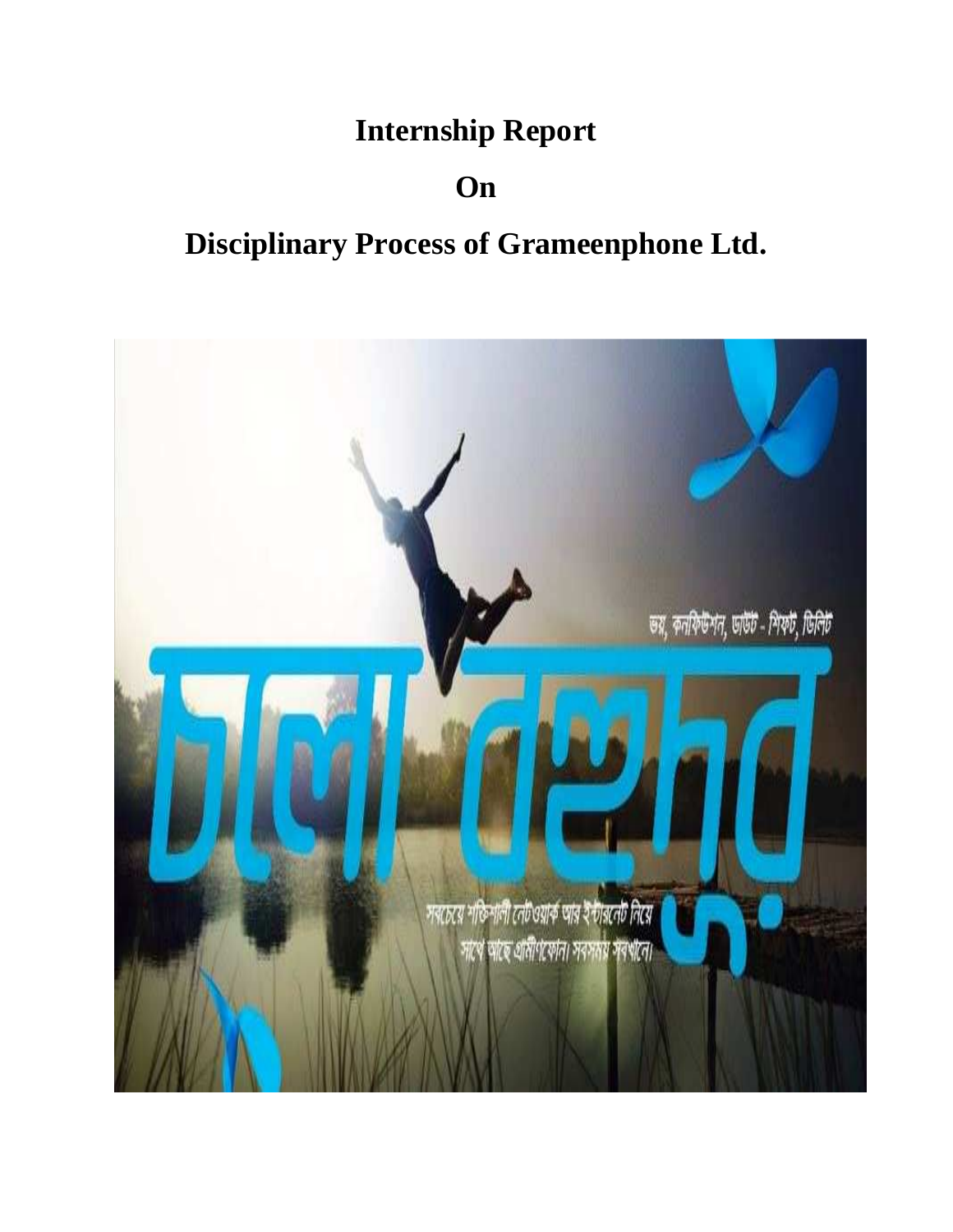

# **Disciplinary Process of Grameenphone Ltd.**



**Prepared For**

**Feihan Ahsan** 

**Lecturer, BRAC Business School,** 

**BRAC University** 

**Prepared By**

**Najia Nishat** 

**ID: 10204132** 

**Subject: BUS400** 

**BRAC Business School,** 

**BRAC University** 

**Date: 19.02.2015**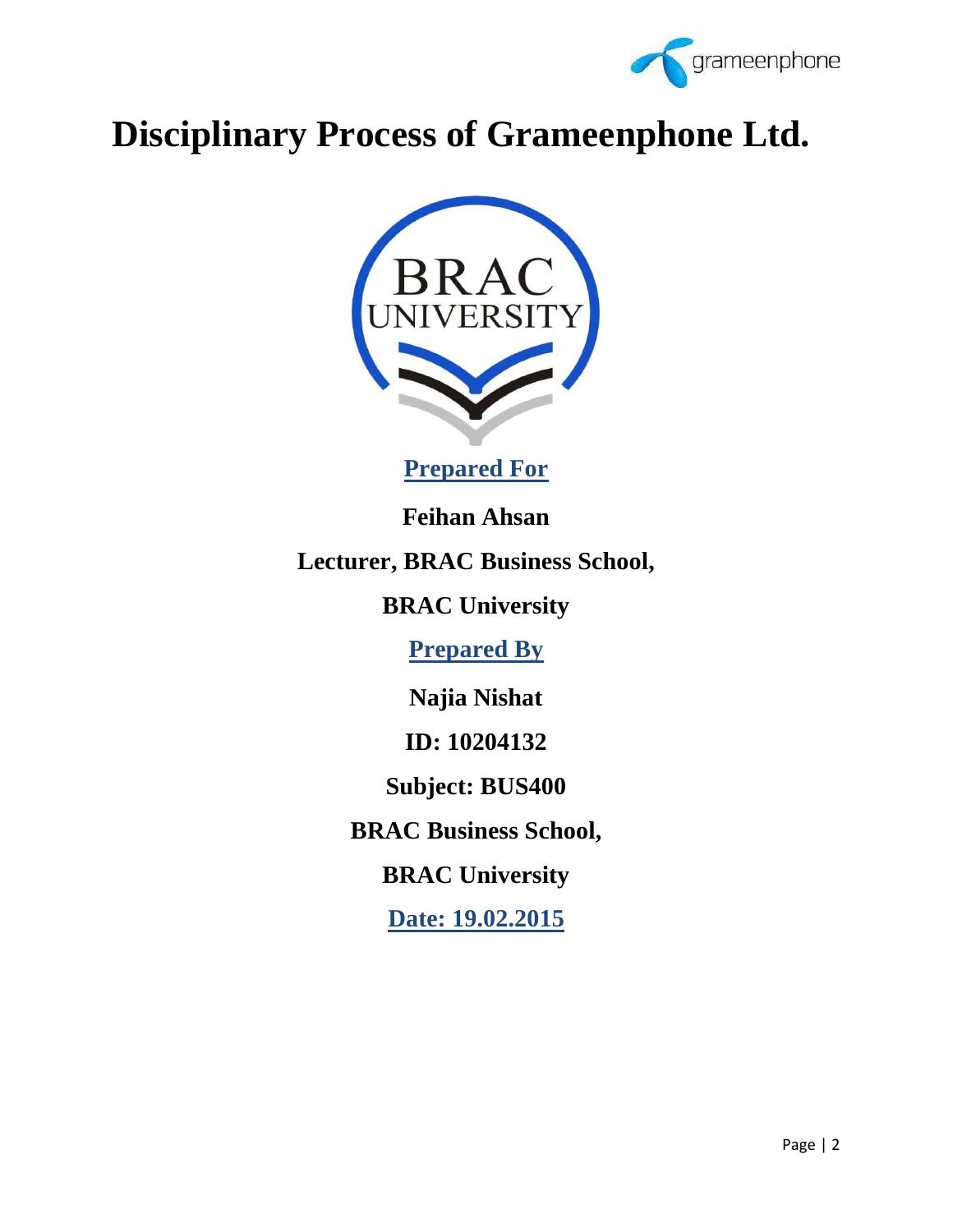

#### **Letter of Transmittal**

19 February, 2015 Feihan Ahsan Lecturer, BRAC Business School BRAC University 66, Mohakhali, Dhaka.

#### **Subject: Submission of Internship Report.**

Dear Sir,

I would like to take this opportunity to thank you for your guidance and support during the course. The report is based on, **"***Disciplinary Process in Grameen Phone Ltd."* I have got the opportunity to work in Grameenphone Limited under "Ethics and Compliance" Department in People & Organization Division for about three months under the supervision of Md. Mahmudul Huq, Deputy Ethics and Compliance Officer and General Manager, People & Organization Division.

This project has extended my views and ideas on many issues. Being the largest telecom operator it was really a fantastic experience. I am inspired and looking for my development in Corporate Entity.

With the short span of time, I have tried my best to provide support to the whole team through archiving, documentation, providing day to day operations and support.

I shall be highly obliged if you are kind enough to accept this report and provide your valuable opinion.

 It would be my immense pleasure if you find this report useful and informative to have an apparent perspective on the issue.

Yours Sincerely,

Najia Nishat

ID: 10204132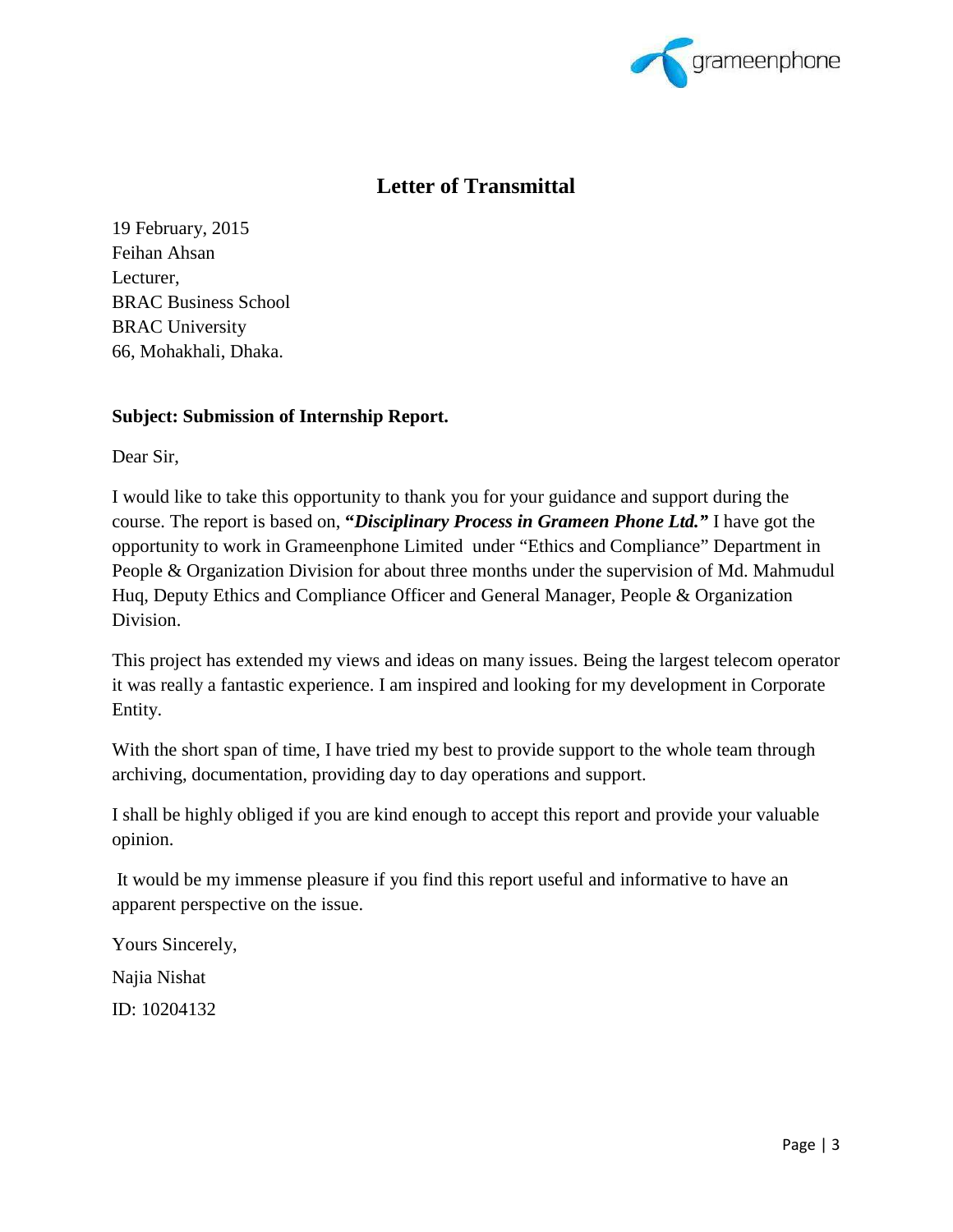

#### **Acknowledgement**

This report would have been impossible without the valuable contributions and limitless help of several individuals. I have been benefited by many people in the completion of this report. They have generously supplied insightful comments, helpful suggestions and contributions all of which has progressively enhanced the quality in this report.

First, my thank goes to Almighty Allah for giving me the grace to finish this report. I would like to thank all the authors of the journals, books and articles that are secondary sources from where I have collected necessary information regarding this project.

I would like to thank my respectable supervisor Md. Mahmudul Huq for giving me the opportunity to perform my internship program under his supervision in the Ethics and compliance department of People & Organization, Grameenphone Ltd. I would also like to express my humble gratitude to Julia Hafiz, Specialist, Ethics and compliance and Razia Monsur, Specialist, Ethics and compliance and other all of the colleagues of my division who not only helped me to prepare this report but also helped me with their guidance and by sharing their valuable knowledge. During my preparation, I did not face any major difficulty rather I enjoyed each and every moment.

Also I feel honored to lay my sincerest gratefulness to my honorable academic supervisor, Feihan Ahsan for helping me in every possible way during the preparation of this project.

Finally, thanks to BRAC University for arranging an excellent opportunity to make an internship course work where the students are getting the ultimate benefit to make their academic learning into the experience.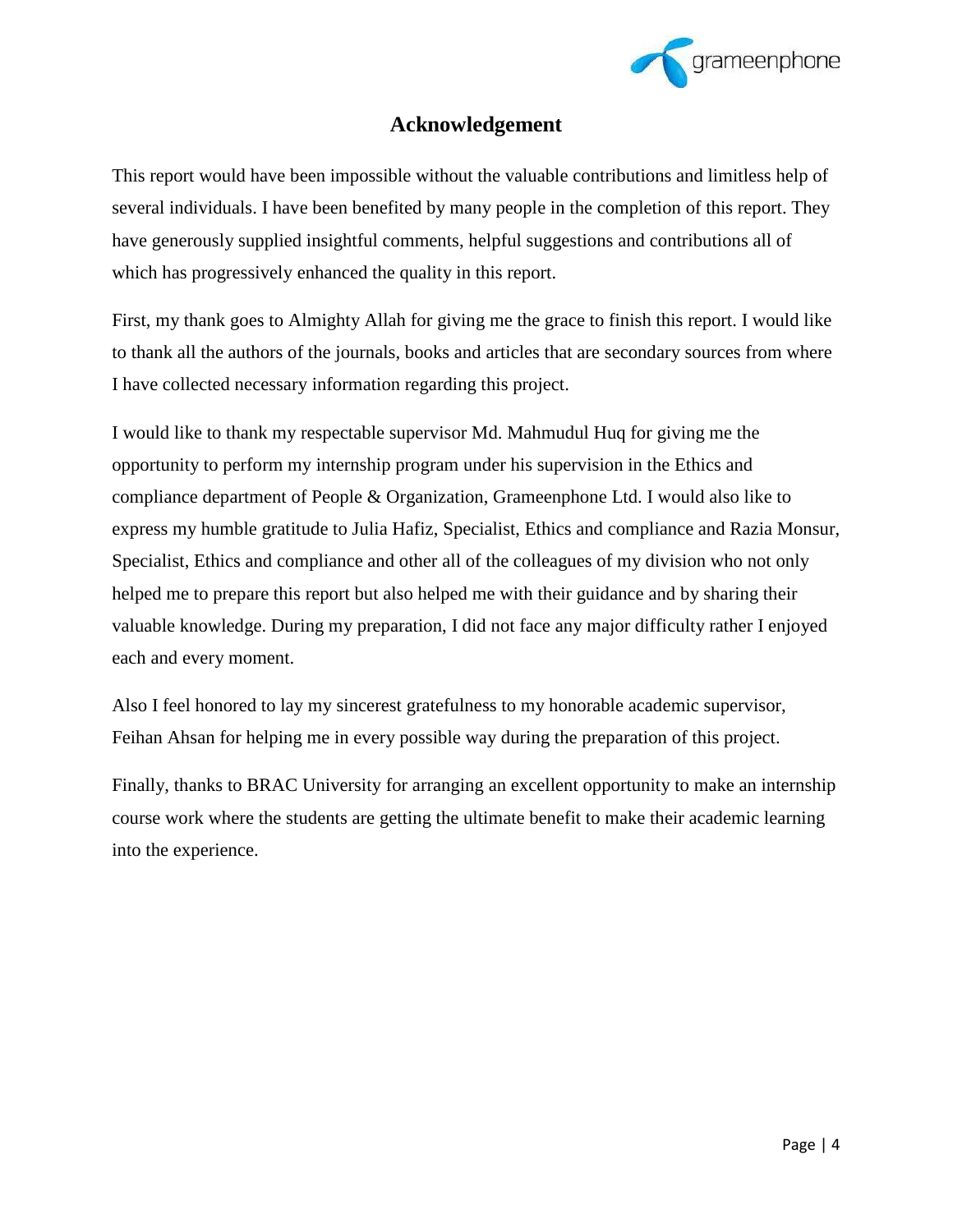

#### **Executive Summary**

**Introduction:** Grameenphone is a dynamic and leading countrywide GSM communication solutions provider. It is a joint venture company between Telenor and Grameen. Grameenphone Ltd., the largest telecommunications service provider in Bangladesh, received its operating license in November 1996 and started its service from March 26, 1997.

**History:** Iqbal Quadir, who is the founder and director of the Legatum Center for Development and Entrepreneurship at MIT was inspired by the Grameen Bank microcredit model and envisioned a business model where a cell phone can serve as a source of income. He traveled back to Bangladesh, after meeting and successfully raising money from New York based investor and philanthropist Joshua Mailman, and worked for three years gaining support from various organizations, finally he was successful in forming a consortium with Telenor and Grameen Bank to establish Grameenphone in 1997.

This report is the result of my 3 months long internship program conducted in Grameenphone Ltd. and is prepared as a requirement for the completion of the BBA program of BRAC University. The report is prepared to fulfill the partial requirement of the course Human Resource Management. This report is supposed to be prepared through the analysis of various or focused HR activities in local successful organizations. The different aspects of Human Resource Management, which we learn in theory, should be compared with the real life scenario on the basis of practical implications. In this report I have tried to look into the most important part 'Ethics & Compliance" in people and organization division of Grameenphone. I will also show how these activities support the organization's overall strategy.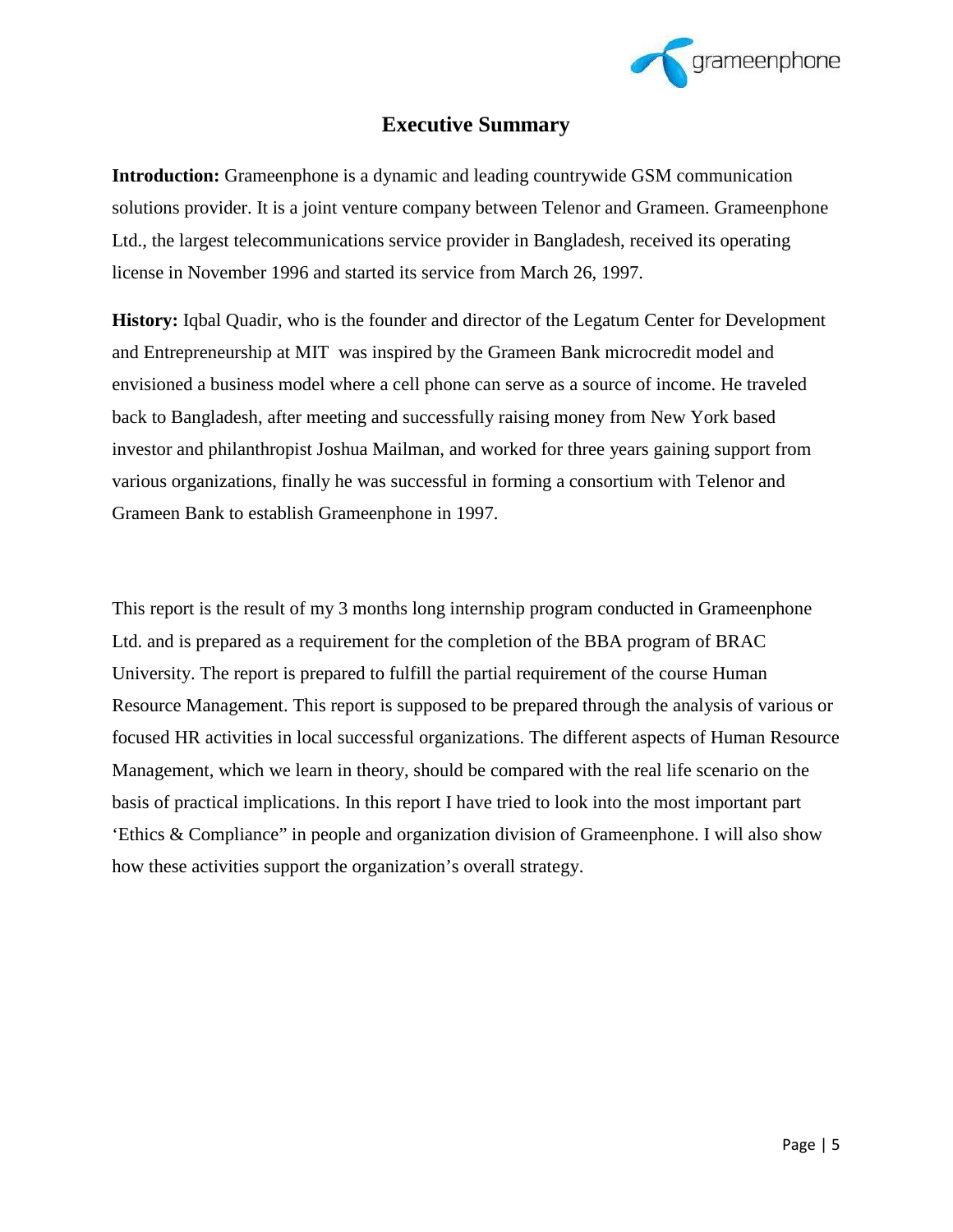

#### **Methodology**

The study is conducted in a systematic procedure starting from selection of the topic to final report preparation. This topic is fixed by my supervisor because I have to give a report to the company also which is based on the project where I assigned for. So, my supervisor gave me the topic "Disciplinary process of Grameenphone Ltd.". The integral part was to identify and collect data. Those data were classified, analyzed, interpreted and presented in a systematic manner to find the vital points. For the purpose of the study data and information have been collected from both primary and secondary sources. My work experience in GP helped me a lot. Besides, some data have been collected through regular conversations with many GP employees and I also have interviewed some key personnel and also have taken some suggestions orally from the personnel of Grameenphone Ltd.

#### **Primary Data:**

Data for this report has been extracted from primary sources as well as secondary sources. The relevant information collected from primary sources was collected in an informal way. Primary sources were- visiting, personal observation & survey, face to face interview and practical deskwork.

#### **Secondary Data:**

**Internal sources**: Different reports and documents provided by concerned officer and different circulars, manuals and files of the organization.

**External sources**: Different websites related to the telecom sector, newspapers, and magazines.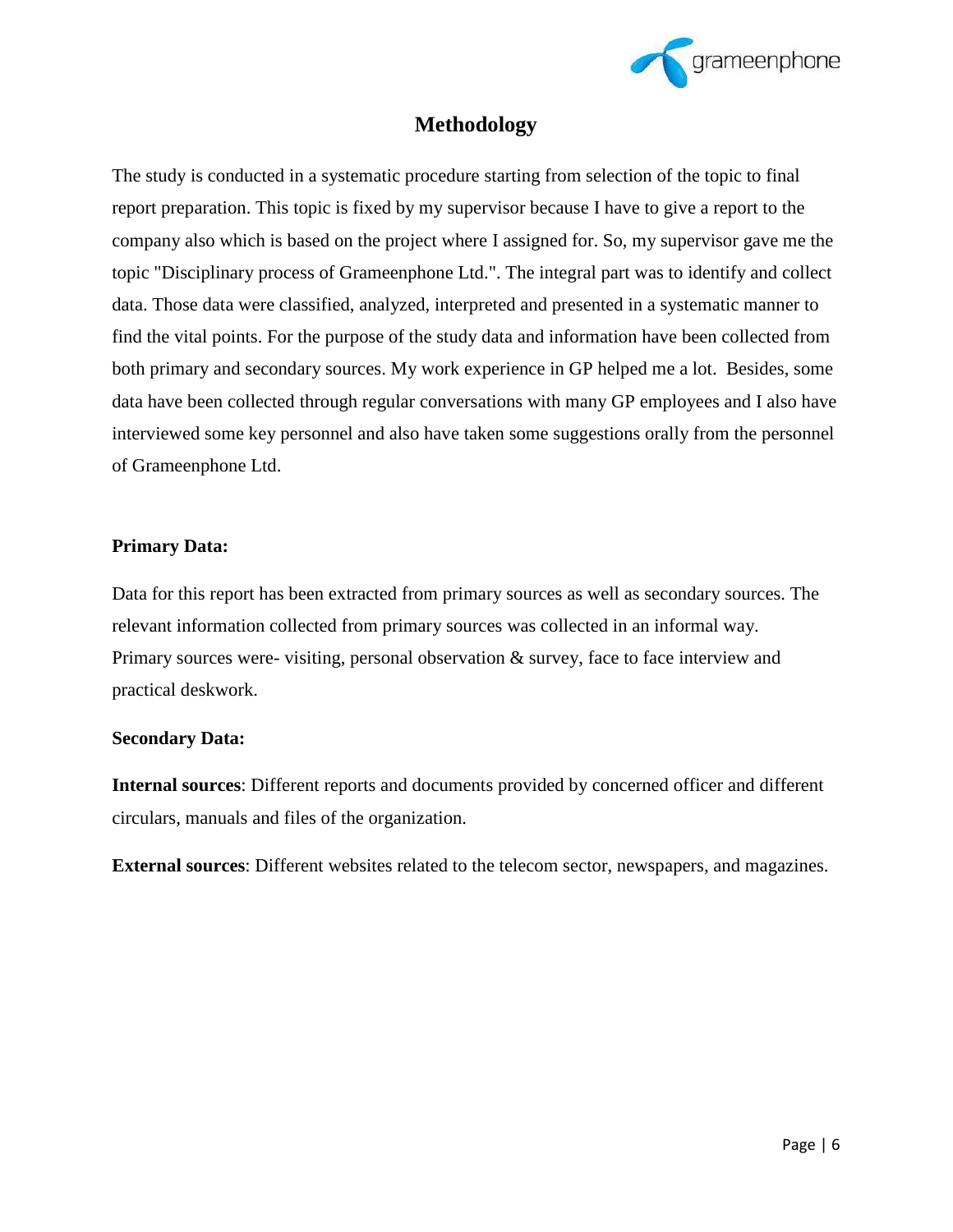

### **Table of Content**

| Introduction                                       | Page 9    |
|----------------------------------------------------|-----------|
| History                                            | Page 10   |
| Mission, Vision and Values of Grameenphone<br>Ltd. | Page 11   |
| Product/service offerings                          | Page $12$ |
| Corporate social responsibility                    | Page 16   |
| Operational network organogram                     | Page 17   |
| Operational network organogram (P&O)               | Page 18   |
| Ethics & Compliance Department                     | Page 19   |
| Ethics & Compliance Process                        | Page 20   |
| Code of Conduct                                    | Page 22   |
| Job Responsibilities                               | Page 26   |
| Limitation                                         | Page 27   |
| Recommendation                                     | Page 28   |
| Conclusion                                         | Page 29   |
| References                                         | Page 30   |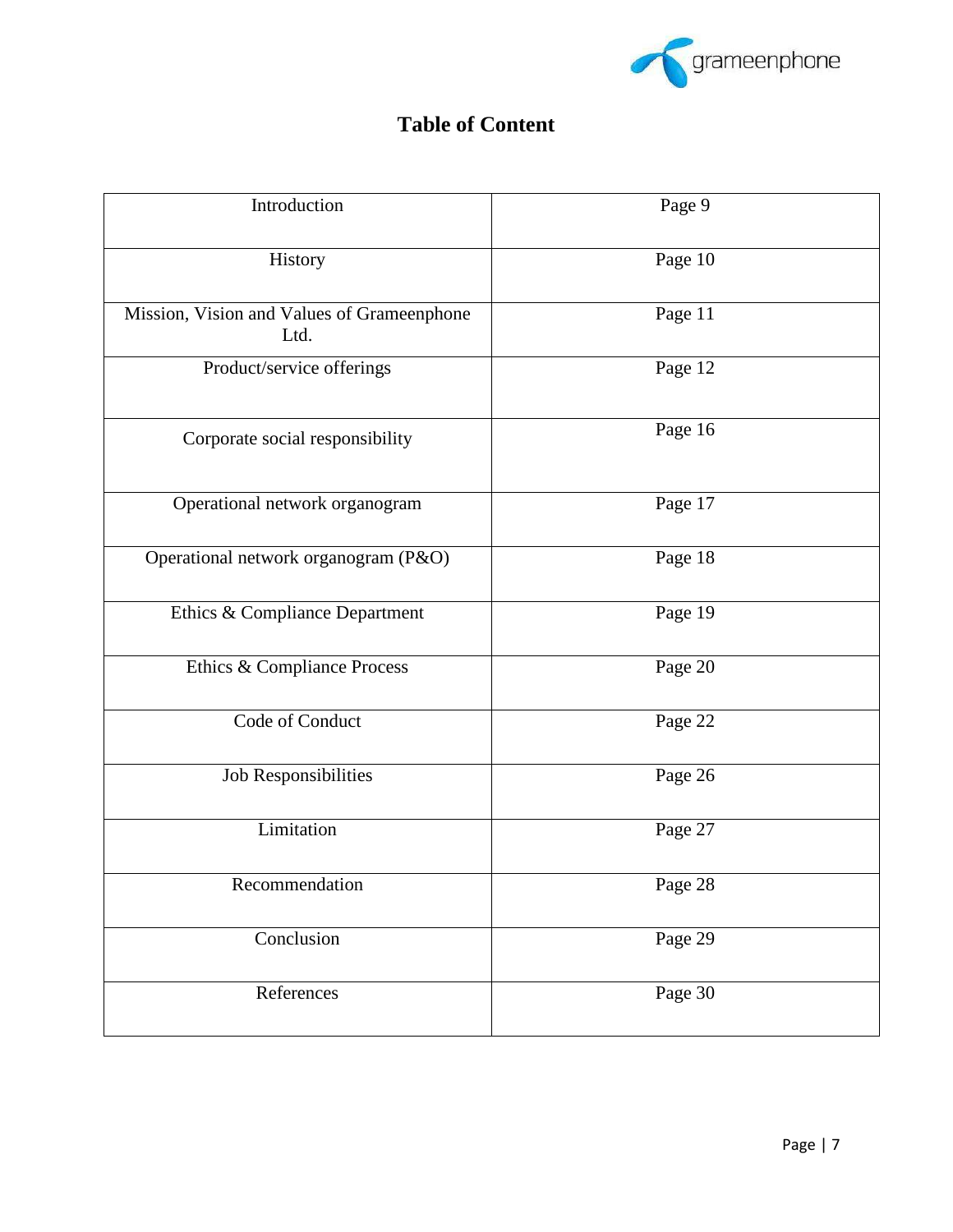

# **The Organization**

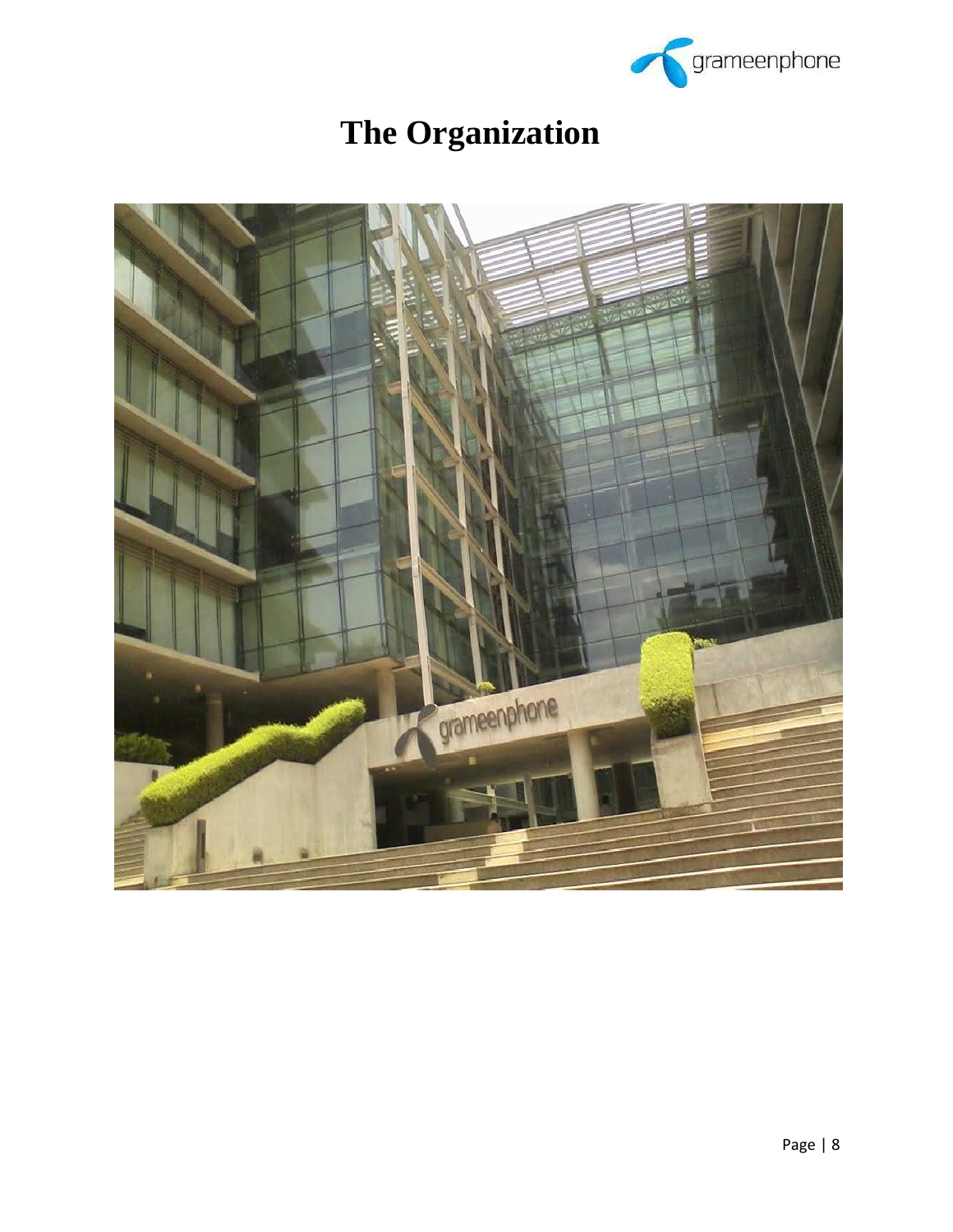

#### **Introduction**

**Grameenphone** is widely abbreviated as **GP**. It is the leading telecommunications service provider in Bangladesh. With more than 50 million subscribers (as of October 2014), Grameenphone is the largest mobile phone operator in the country. It is a joint venture enterprise between Telenor and Grameen Telecom Corporation, a non-profit sister concern of the internationally acclaimed microfinance organization and community development bank Grameen Bank. Telenor, the largest telecommunications company in Norway, owns 55.8% shares of Grameenphone; Grameen Telecom owns 34.2% and the remaining 10% is publicly held.



Grameenphone was the first company to introduce GSM technology in Bangladesh. It also established the first 24-hour Call Center to support its subscribers. With the slogan *Go Beyond*, Grameenphone promises its customers to bring the best of communication technologies so that they can Go Beyond.

Headquarter of Grameenphone is situated at Bashundhara Residential Area. They also have around 14 buildings in Gulshan area, which was the previous headquarter of Grameenphone office. None of those are Grameenphone's own building. The ―GP HOUSEǁ- Grameenphone, 9-story headquarter building is located adjacent to the main entrance of the Bashundhara Residential Area. The building was constructed by ―Associated Builders Corporation Limited" and Vistaara and Icon Architects (VIA) was the consultant.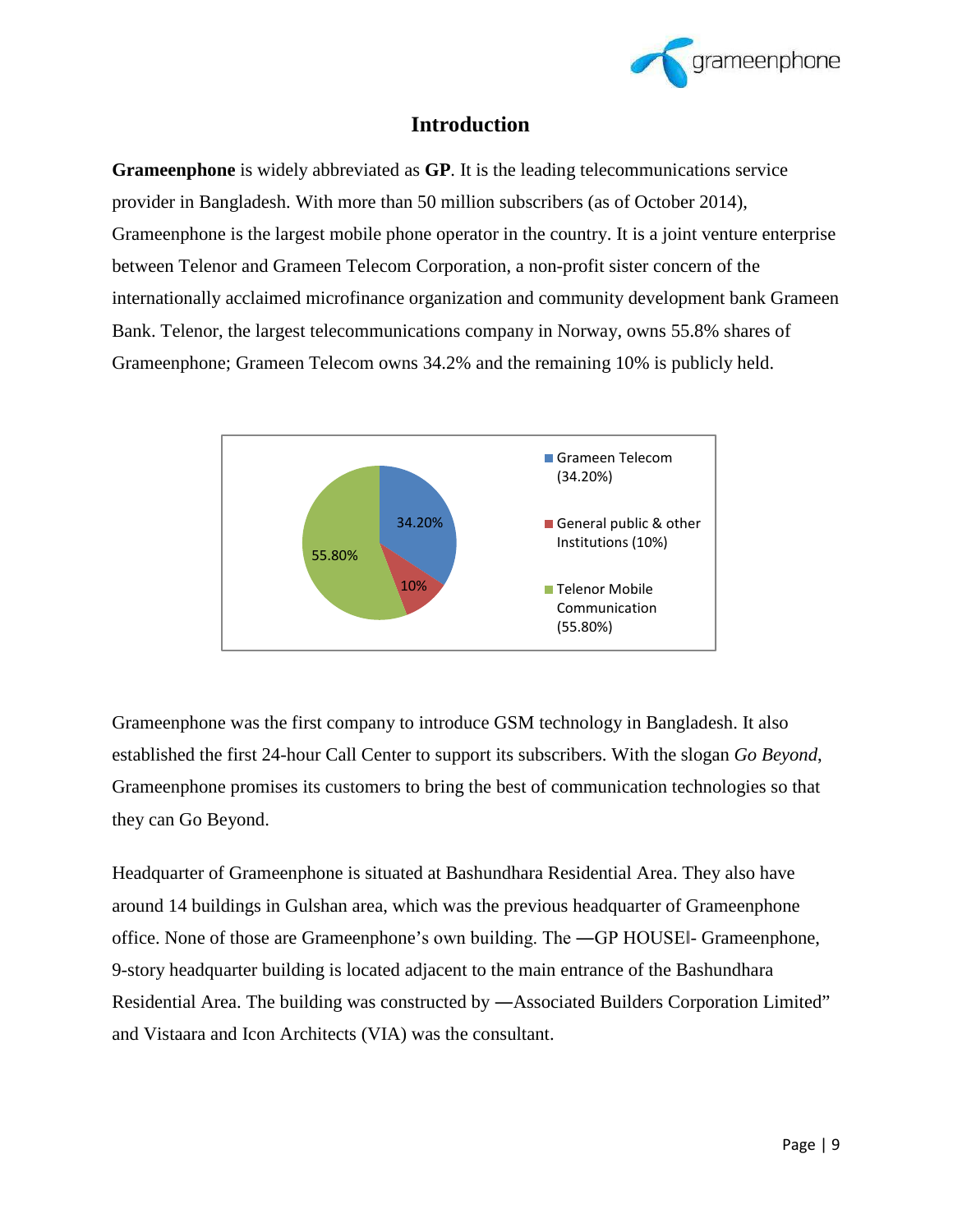

#### **History**

The idea of providing universal mobile phone access throughout Bangladesh, including its rural areas, was originally conceived by Iqbal Quadir, who is currently the founder and director of the Legatum Center for Development and Entrepreneurship at MIT. He was inspired by the Grameen Bank microcredit model and envisioned a business model where a cell phone can serve as a source of income. After leaving his job as an investment banker in the United States, Quadir traveled back to Bangladesh, after meeting and successfully raising money from New York based investor and philanthropist Joshua Mailman, and worked for three years gaining support from various organizations including Nobel Peace Prize laureate Muhammad Yunus of Grameen Bank and the Norwegian telephone company, Telenor. He was finally successful in forming a consortium with Telenor and Grameen Bank to establish Grameenphone. Quadir remained a shareholder of Grameenphone until 2004.

Grameenphone received a license for cellular phone operation in Bangladesh from the Ministry of Posts and Telecommunications on November 28, 1996. Grameenphone started operations on March 26, 1997, the Independence Day in Bangladesh. Gameenphone originally offered a mobile-to-mobile connectivity (widely known as GP-GP connection), which created a lot of enthusiasm among the users. It became the first operator to reach the million subscriber milestone as well as ten million subscriber milestones in Bangladesh. Grameenphone has so far invested more than BDT 21,343 crore to build the network infrastructure. It is one of the largest taxpayers in the country, having contributed more than BDT 30,876 crore in direct and indirect taxes to the Government Exchequer over the years. There are now more than 1600 GP Service Desks across the country covering nearly all upazilas of all districts and 94 Grameenphone Centers in all the divisional cities. Grameenphone has about 5000 full and temporary employees. 300,000 people are directly dependent on Grameenphone for their livelihood, working for the Grameenphone dealers, retailers, scratch card outlets, suppliers, vendors, contractors and other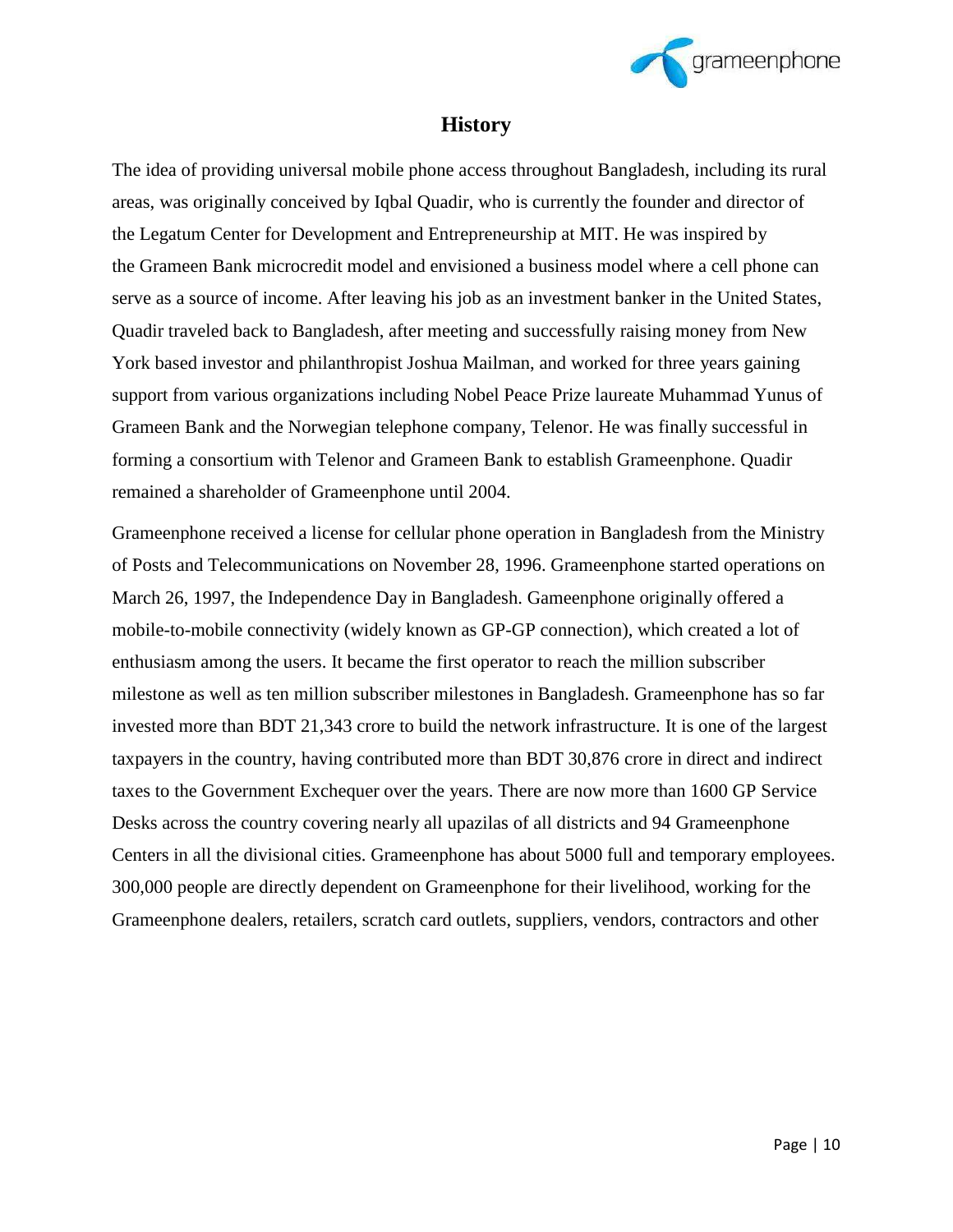

#### **Mission, Vision and Values of Grameenphone Ltd.**

#### Mission:

Leading the industry and exceed customer expectations by providing the best wireless services, making life and business easier.

#### Vision:

We exist to help our customers get the full benefit of communications services in their daily lives. We want to make it easy for customers to get what they want, when they want it. We're here to help.

#### Values of Grameenphone Ltd:

**Keep Promises:** Everything we set out to do should work or if you don't get it, we're here to help. We're about delivery, over promising actions not words.

**Make it Easy:** We're practical. We don't over complicate things. Everything we should be easy to understand and use. No waste. No jargon. Because we never forget we're trying to make customers' lives easier.



**Be Inspiring:** We are creative. We strive to bring energy into the things we do. We produce should look good, modern and fresh. We are passionate about our business and customers.

**Be Respectful:** We acknowledge and respect local cultures. We do not impose formula worldwide. We want to be a part of local communities wherever we operate. We believe loyalty has to be earned.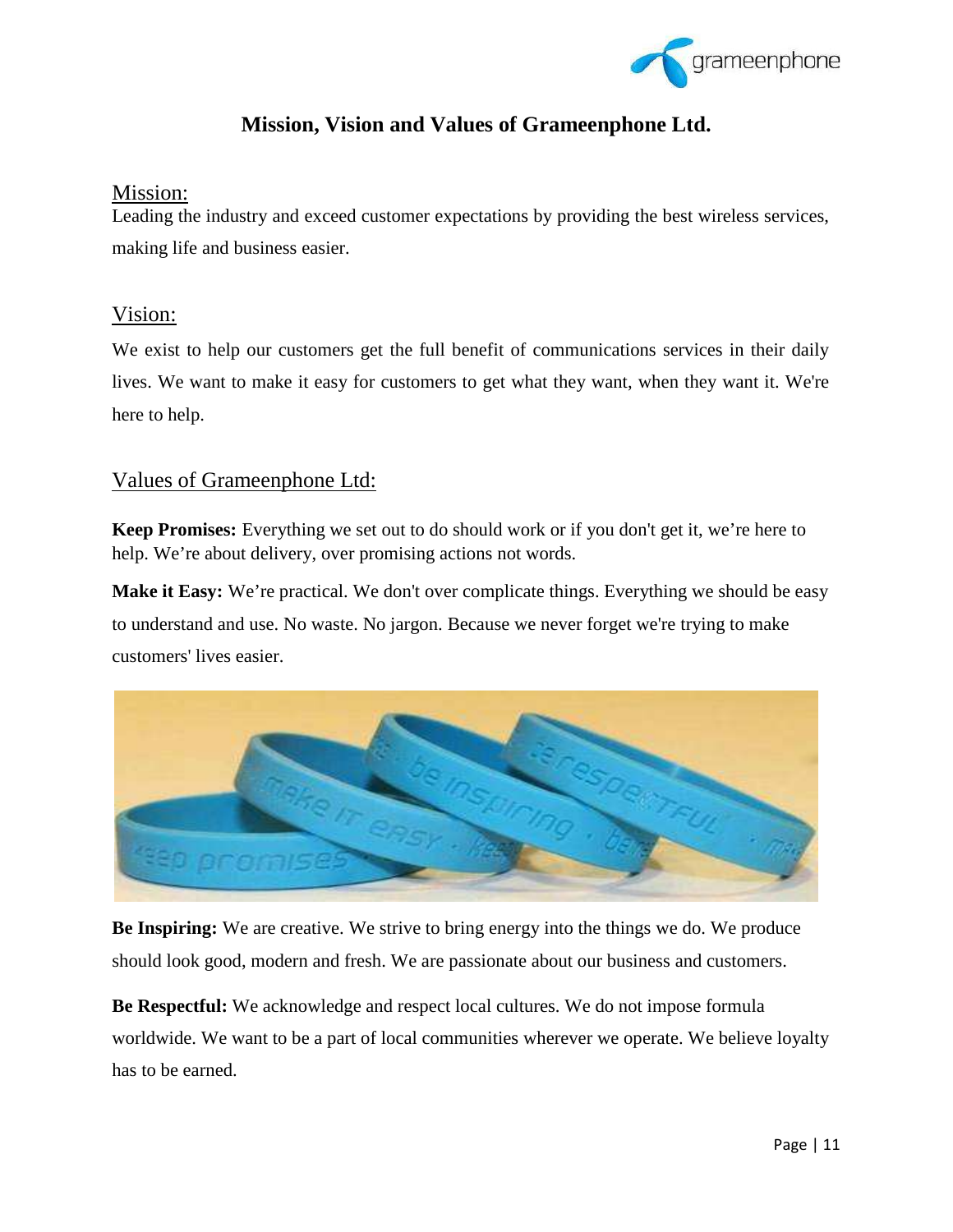

#### **Product/service offerings**

#### **Mobile Telephony:**

Grameenphone was the first operator to introduce the pre-paid mobile phone service in Bangladesh in September 1999. It offers the pre-paid subscription under the name- **Easy Prepaid** which is currently called **"***Nishchinto, Amontron, Shohoj, Bondhu, Aapon, Smile, Spondon, Business Solution prepaid"***.** Besides, *Nishchinto, Amontron, Shohoj, Bondhu, Aapon, Smile, Spondon, Business Solution***,** Grameenphone also offers a youth based mobile to mobile connectivity within Bangladesh name **Djuice.**.

Grameenphone also offers postpaid mobile service. *Xplore Postpaid* is the name of its post paid service. Grameenphone also provides several other packages which can be selected based on the type of tariff or features like pulse, sms, and internet. Detailed information about packages provided by Grameenphone can be found dialing 121 from your Grameenphone number and can also be found using the official Grameenphone android app available for free download on Google Play Store.

In compliance with BTRC guidelines, GP is sharing its passive infrastructure with other operators under "Wholesale Business". It has introduced different "Financial Services" as electronic ticketing, bill collection, electronic lottery and remittance disbursement under the brand "MobiCash".

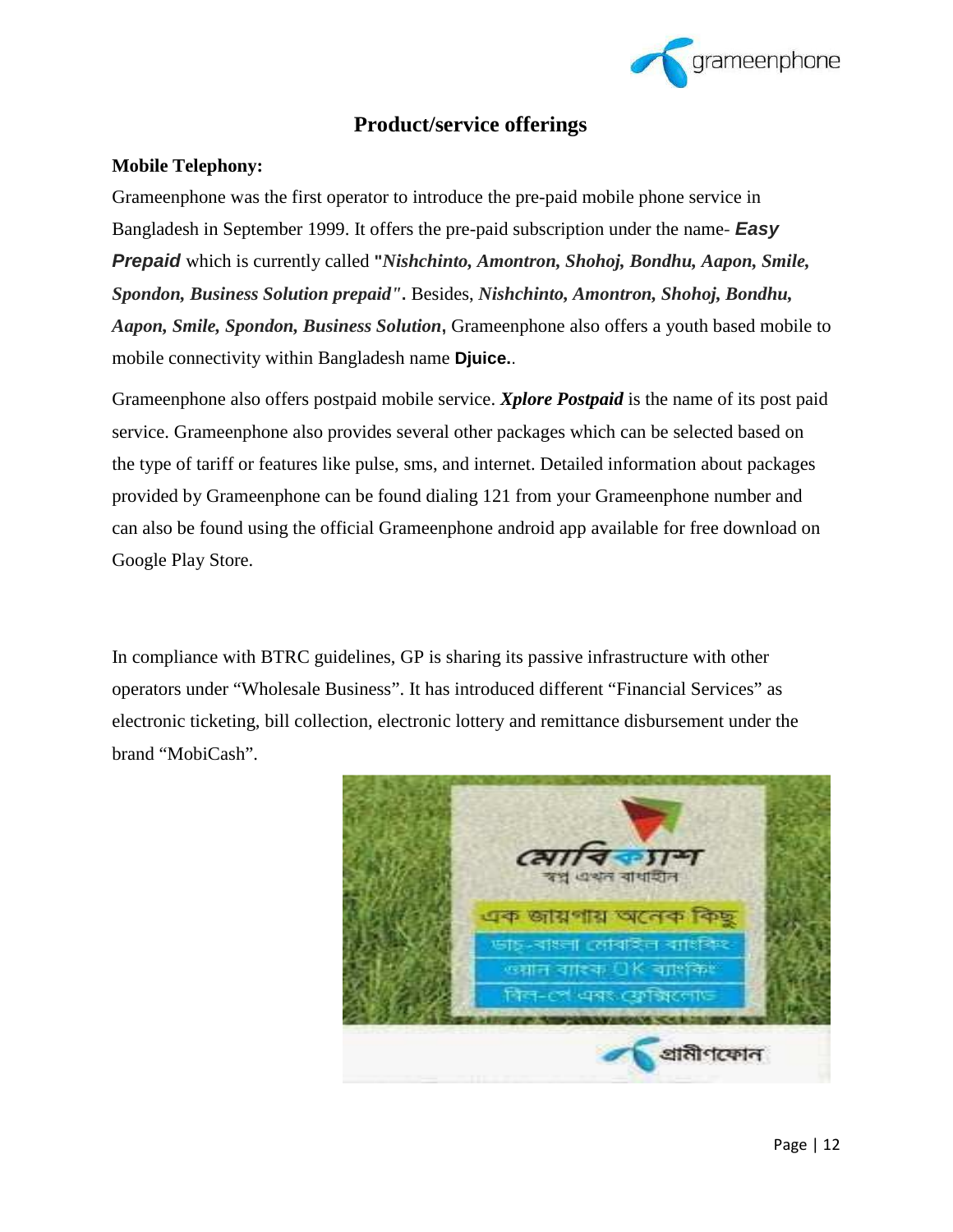

#### **Grameenphone launches new price plan:**

Grameenphone Ltd. announced a new range of price plans that is expected to bring greater simplicity in the pre-paid category. The company has also revealed a new price plan for its djuice product as well. Details of the new price plan were announced at a press conference today, 14 March 2010, held at a local hotel. The three prices packages – **Shohoj, Aapon, Bondhu,** along with djuice – have been developed for pre-paid subscribers and offers interchangeability and easy migration.

"The price plan is not just a simplification of our tariff plan," said Grameenphone CEO, Oddvar Hesjedal, "it is a conscious effort to provide the best and most cost efficient solution to our customers, based on their individual calling requirements."

The Grameenphone CEO was present at the event with Mr. Arild Kaale, Chief Marketing Officer, and Mr. Kazi Monirul Kabir, Chief Communication Officer, among other officials. Explaining the dynamics of the new price plan, the Grameenphone CMO added that the "launch of the price campaign represents the largest and most comprehensive tariff offer for Grameenphone subscribers since its inception".

The Shohoj package will cater to users who need to call all networks and offers callers a low, flat rate of BDT 0.79 per minute to any operator number. Shohoj users will also have the option to SMS any number at BDT 1 per SMS. The Aapon package has been designed for callers who have a predominately Grameenphone calling base. Aapon offers a special day time tariff and night time tariff (12pm-4pm and 12am-8am respectively) of 49 paisa per minute. Aapon users can also call three FnF numbers (Grameenphone numbers only) at 49 paisa per minute any time, and send SMS to the FnF numbers at BDT 0.50 paisa per SMS. Aapon users will also have the option to SMS any number (GP and other operator) at BDT 1 per SMS. The Bondhu package is for users whose calls are usually limited to a tight FnF circle. This package offers the highest number of FnFs and users can call seven FnF numbers at 49 paisa per minute any time. With Bondhu package, calls to all other numbers (Other than the seven FnFs) are BDT 0.99 per minute. SMS rates are BDT 0.50 per SMS to GP numbers and BDT 1 to other operator numbers.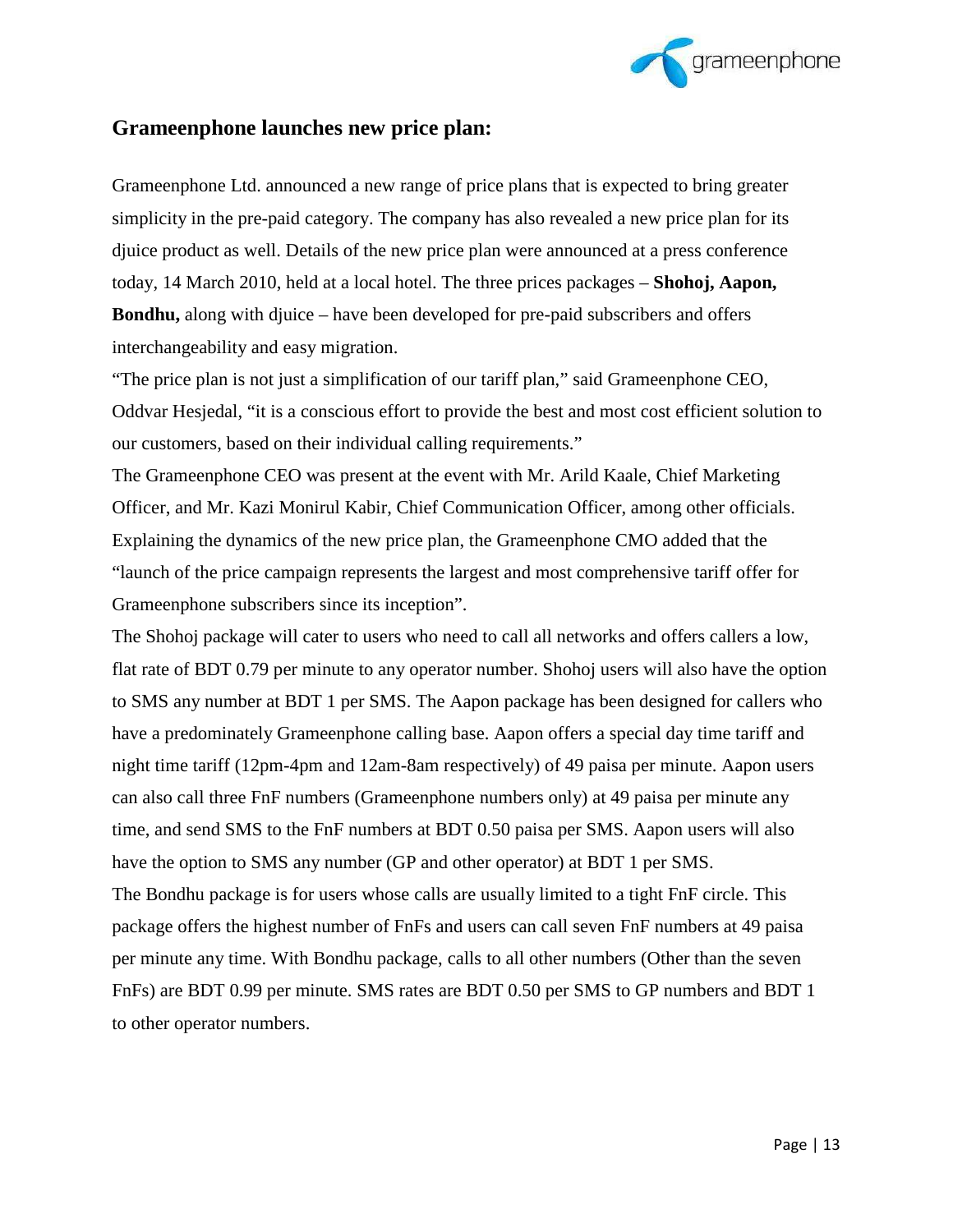

Djuice retains its youth focus where there is big interest in community tariffs and special night time tariffs. What's new is that any Grameenphone pre-paid customer can opt for djuice, or vice versa. Notably a regular migration fee of BDT 10 will be charged for migration to or from all packages after 13 April 2010.

#### **Other important services GP provides:**

• **Call drop:** Grameenphone introduces "Call back on Call drop". From October 1, 2014 all GP Pre-Paid and Post-Paid customers will get 60 second equivalent call reimbursements on every call drop.



**Internet:** Grameenphone provides internet service in its coverage area. As it has EDGE/GPRS enabled network, any subscriber can access to internet through this network. Grameenphone was the first mobile operator in Bangladesh to offer EDGE services to its subscribers.

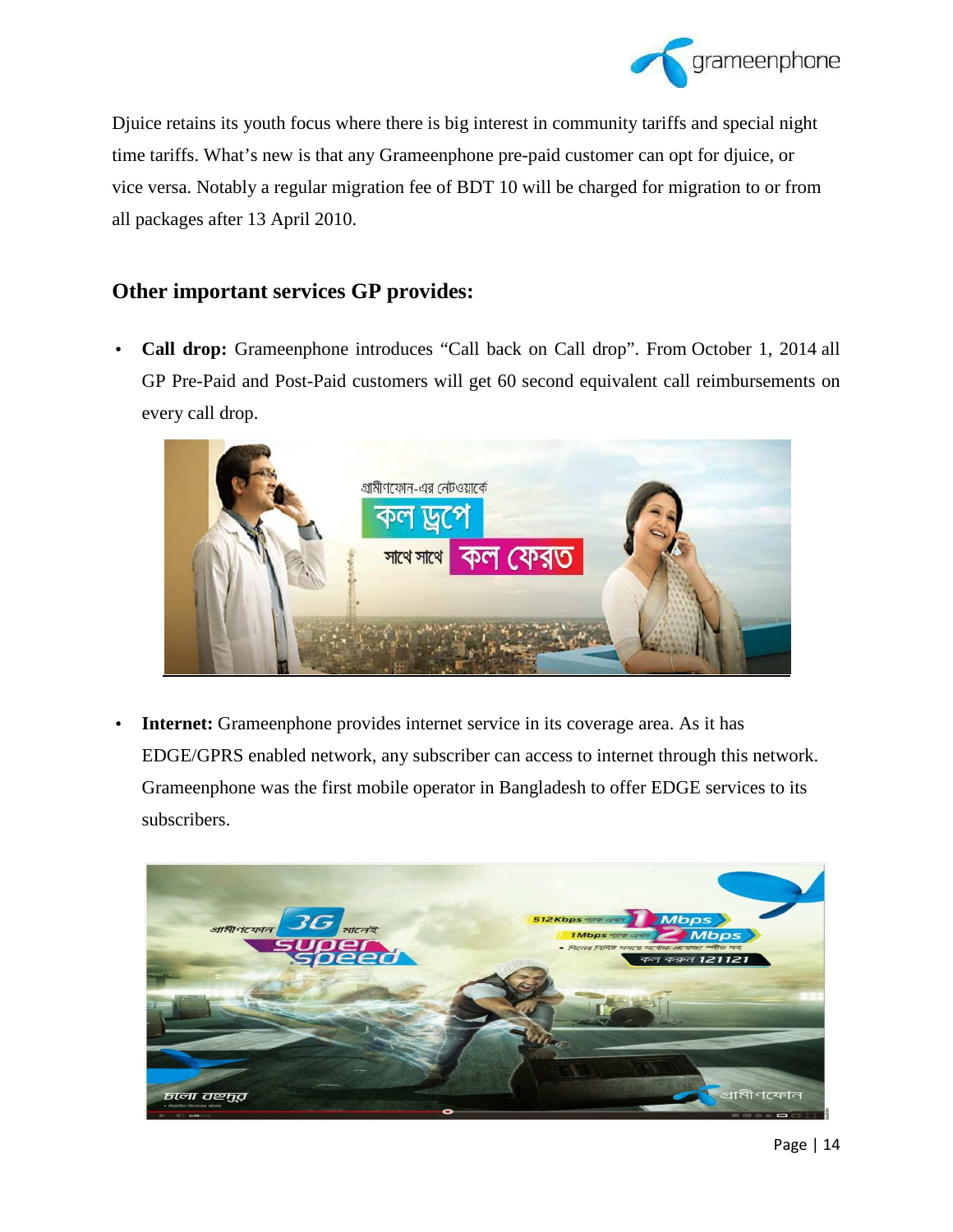

GP is also the country's largest ISP, providing internet services both in small and large screen bringing people closer with the benefit of communications. Grameenphone 3G is an all-new way to experience the fast paced service now days.

- **Bill Pay:** A service to enable users to pay their utility bills Electricity/Gas through mobile.
- **Cell Bazaar :** A service to enable users sell or buy products through mobile or internet.
- **Various other services** like, Stock Information, Instant Messaging, SMS Based Alerts/Services, Voice-based Services, Downloads, Music, Cricket Updates, Web SMS, Mobile Backup etc.

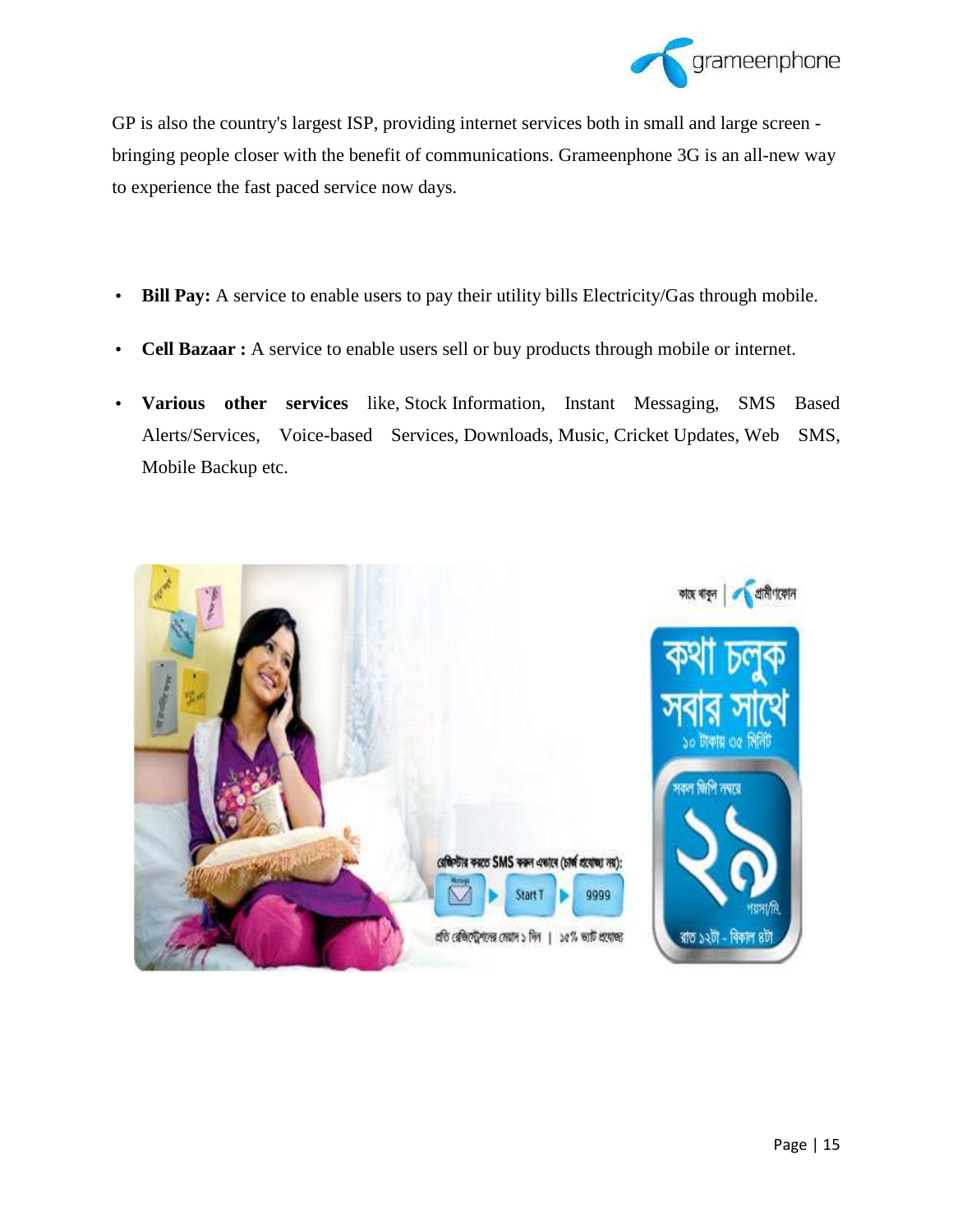

#### **Corporate social responsibility:**

Grameenphone has several projects related to social responsibility. These include:

- 1. Safe Motherhood & Infant Care Project- More than 1.7 million free primary healthcare services to underprivileged pregnant mothers & their infants.
- 2. Free eye care support for around 28,780 people- 3,458 eye sights restored so far.
- 3. Awareness building on varied national issues- AIDS, National Immunization Day.
- 4. Information boats with digitized livelihood contents and internal access for remote riverine communities.
- 5. Economic freedom for more than 400,000 Village Phone Operators.
- 6. More than 500 Community Information Centers- connecting life and learning.
- 7. Proud sponsor of Bangladesh Special Olympics team.
- 8. Proud sponsor of Bangladesh National Cricket team.
- 9. Employment opportunity to acid survivors.
- 10. Scholarship for underprivileged meritorious students.
- 11. Blood donation camps for underprivileged Thalassaemia patients.
- 12. Establishment of Blood Bank at Bogra for underprivileged patients.
- 13. Emergency relief effort in natural calamities.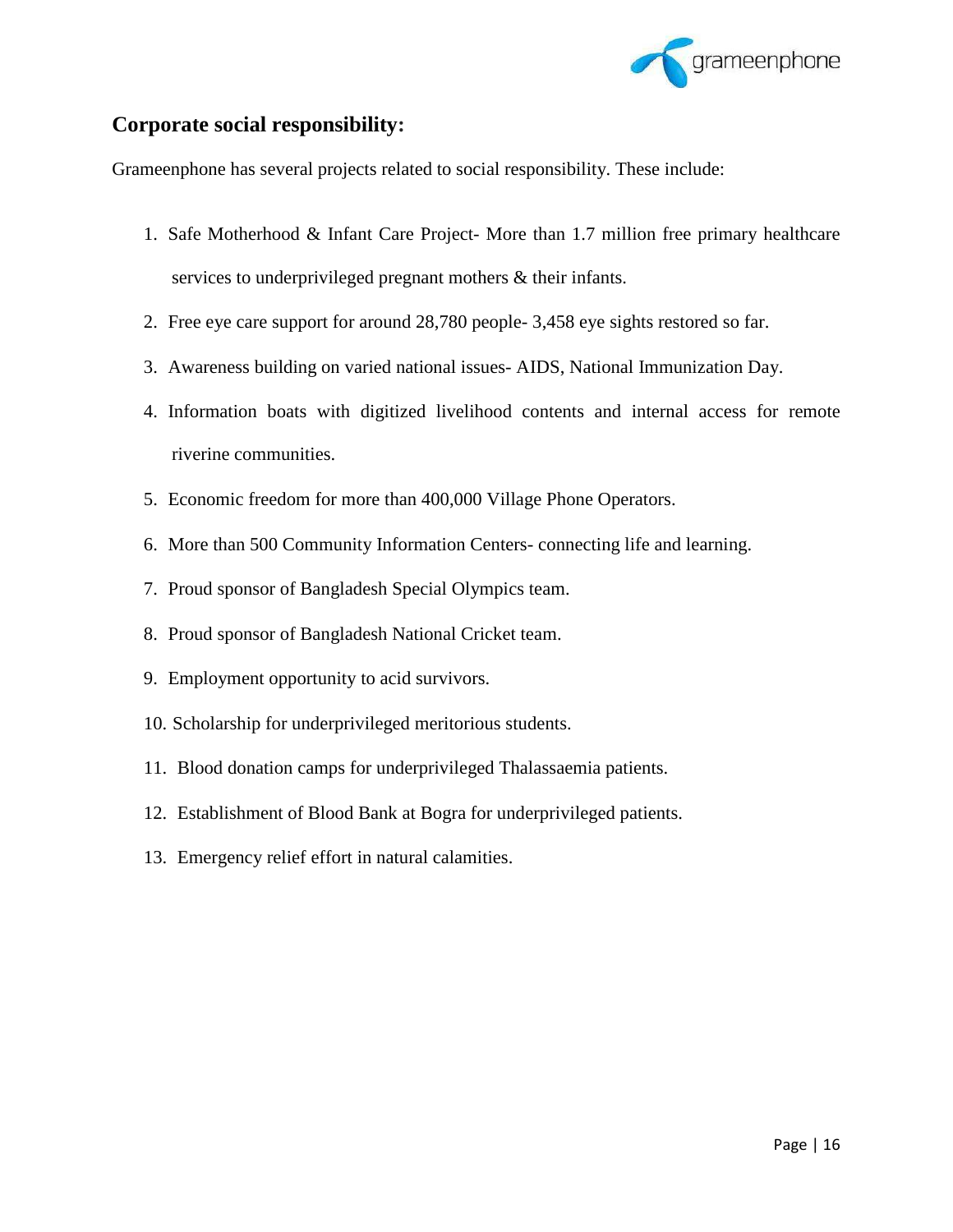

## **Operational network organogram**

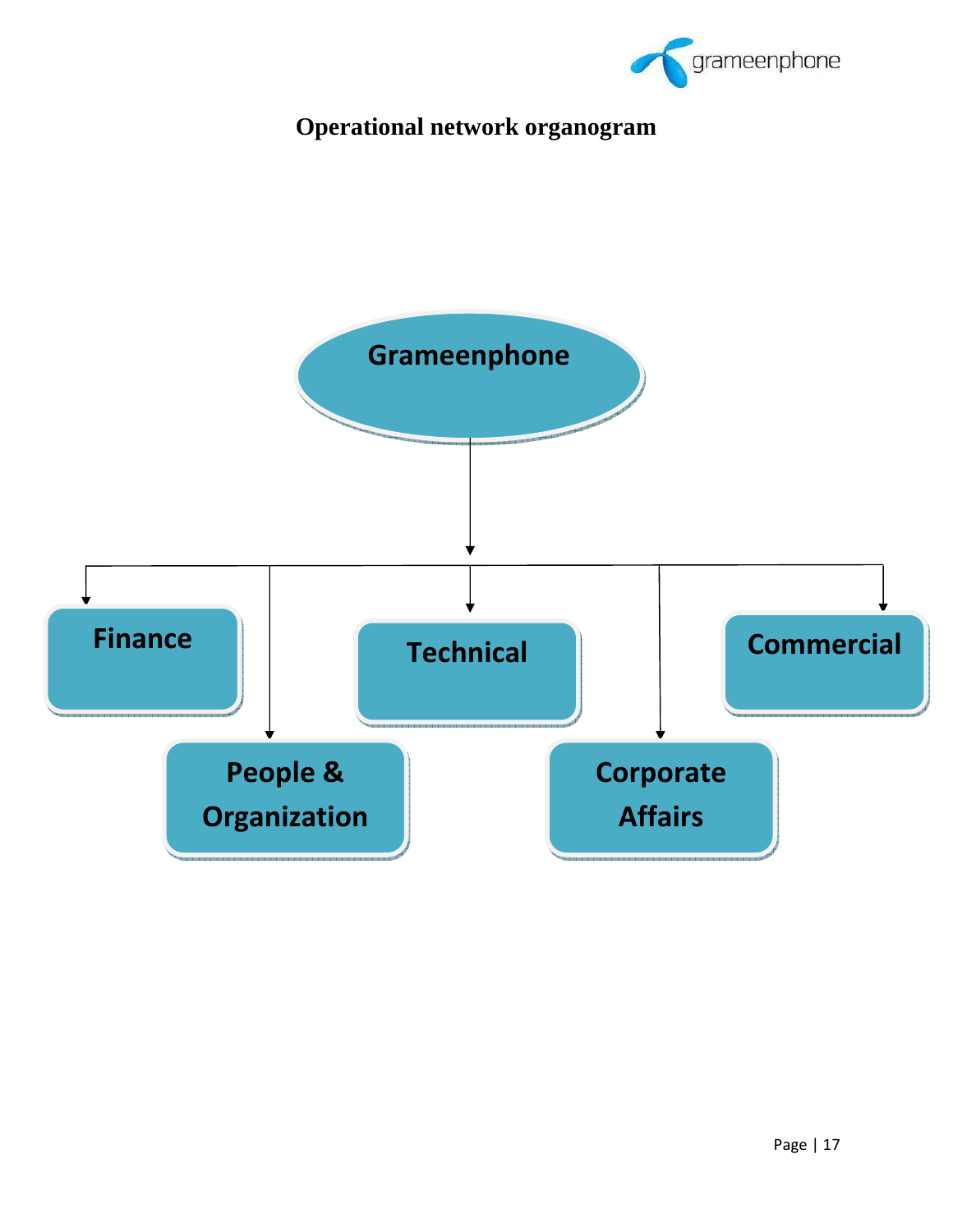

## **Operational network organogram**

**(P&O)** 

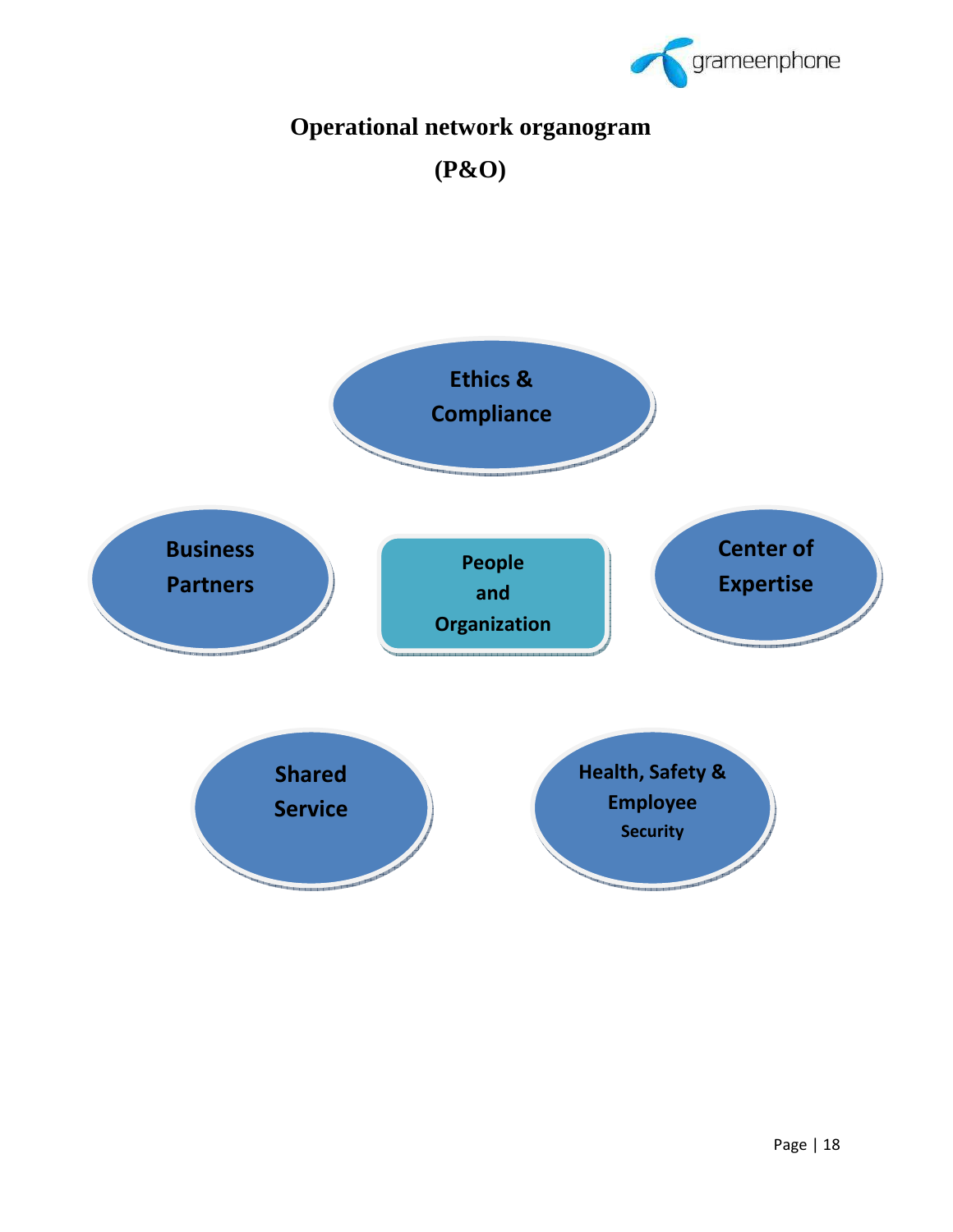

#### **Division of Grameenphone:**

There are mainly five divisions of Grameenphone. These are:

- 1. Finance
- 2. Technical
- 3. Corporate Affair
- 4. Comm**e**rcial
- 5. People and organization

#### **Department of People & Organization:**

The HR division of Grameenphone which known as "People & Organization" division is consist of five different departments. These are-

- 1. Business partner,
- 2.Center of expertise,
- 3.Shared service,
- 4.Health, safety & employee security and
- 5.Ethics & Compliance.

#### **Ethics & Compliance department:**

 Ethics & compliance is very important and confidential part in people and organization department and I was assigned to work in this function. In any organization, maintaining discipline is a very important factor. Grameenphone also has its own disciplinary process which all employees are abide by. So, basically Ethics and compliance department focus on discipline of employee's, their activities, process, how employee behave with others, whether it is formal or informal approach, behavior with GP's valued customer etc. and finds out the wrong doers.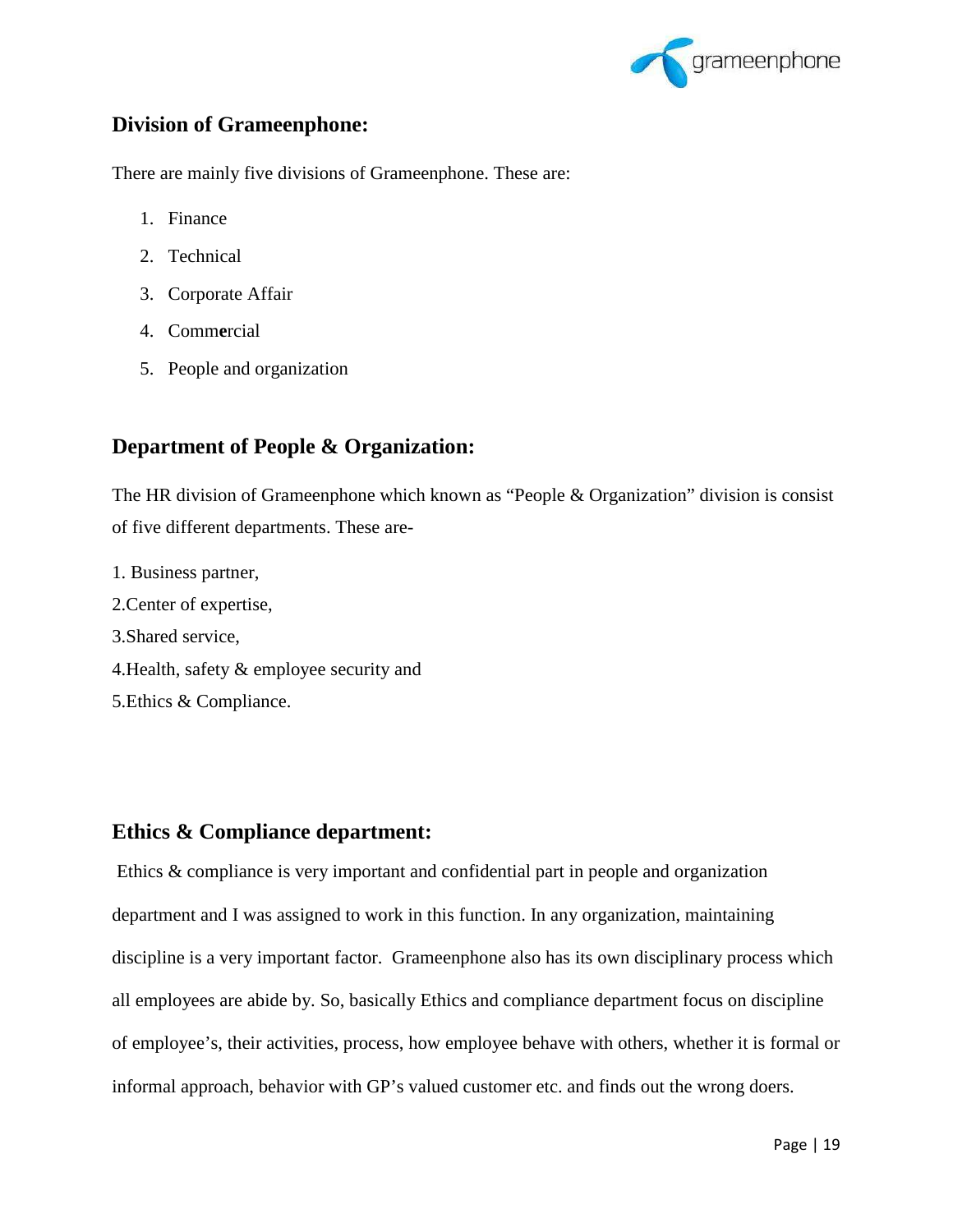

#### **Ethics & Compliance Process:**

The department follows a formal process -

**Allegation lands to the department:** The process starts with a written complaint against any employee. The complaint can directly be from an employee, internal line function or even in some cases external sources.

**Show cause Notice Issue:** The function issues a Show cause notice which is asked the employee to state why he/she has done so.

**Reply to Show cause notice:** After that, the accused employee replies on that show cause within a given period (7 days) from about the allegation whether he/she has done or not.

**Enquiry Meeting:** Later, an enquiry panel and committee are decided by the compliance authority and meeting has been set up in a suitable time with the employee to judge the allegation.

**Report Prepare:** After that, the allegation has been discussed with details and evidence, a summery has been prepared for making final decision by the compliance authority.

**Hearing of Final decision:** And lastly, the hearing about the employee depends on whether he/she is innocent or not. It can be Verbal Warning, Written warning or Dismissal of the employee. The disciplinary action is judge by the merit of the issue.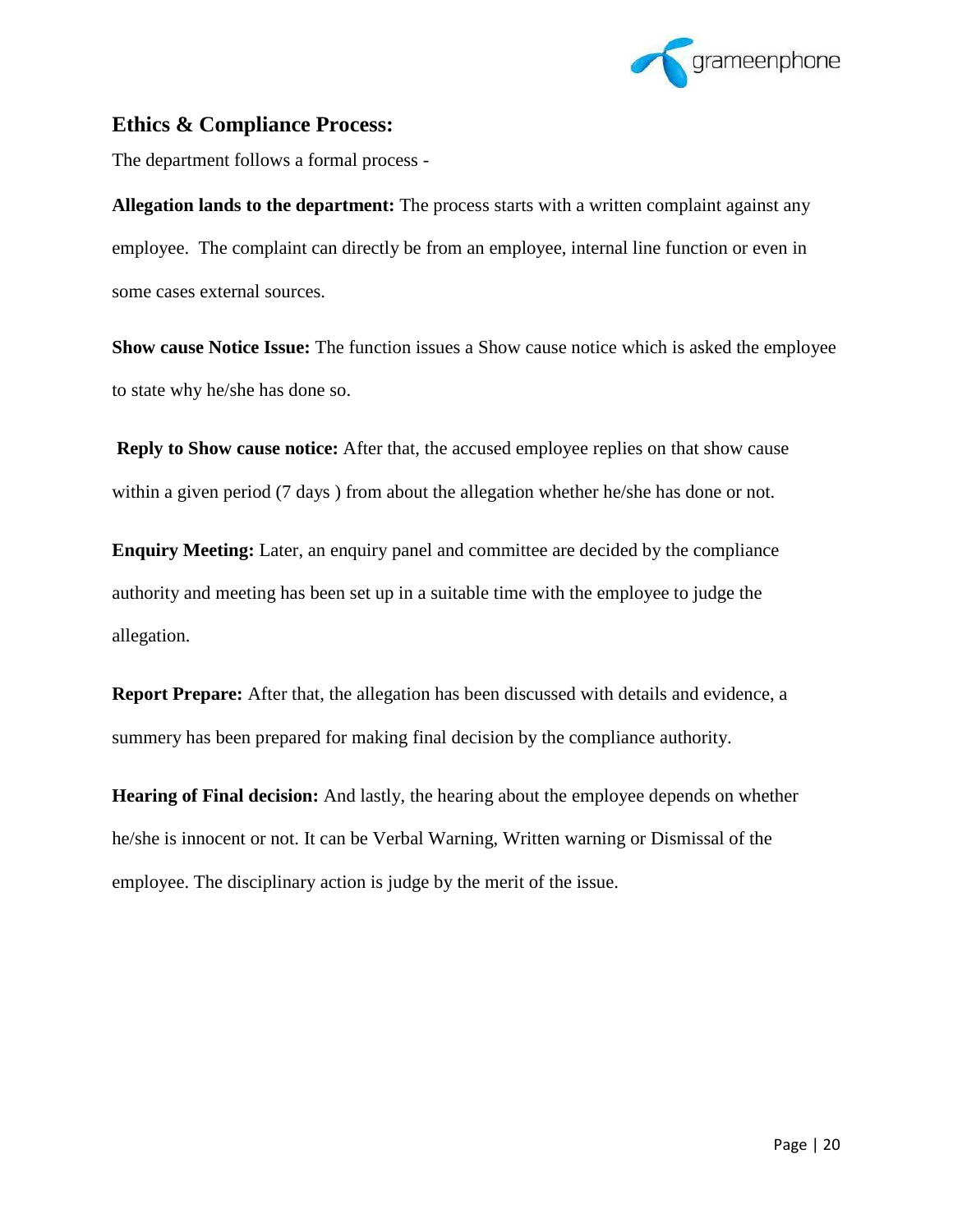

### **Disciplinary process flow**

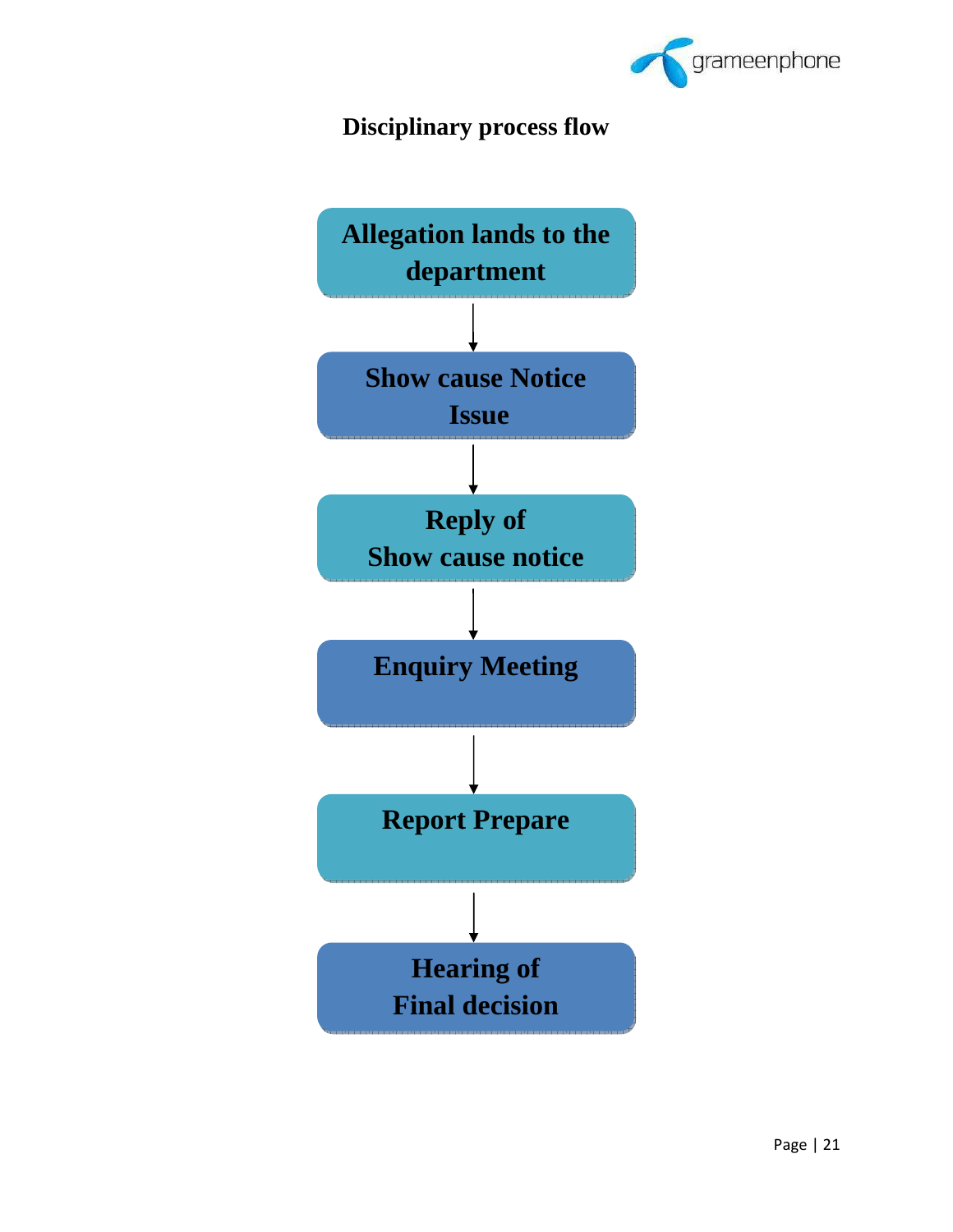

#### **Code of Conduct:**

The department named- Ethics and compliance mainly works by focusing on some important principles which is called –Code of conduct. Code of conduct is an integral part of the formal governance regime in Grameenphone. This code defines the core principles and ethical standards that form the basis on how GP create value in their company. Such principals and standards are further incorporated in other governing documents as appropriate.

Grameenphone Code of Conduct applies to members of the Board of directors, managers, other employees as well as those acting pn behalf of the company. This code does not apply directly to the company's business partners.

Corporate ethics are about how we behave towards each other and the outside world. Since the code was introduced in 2003, it has been the foundation of our corporate culture. Everybody associated with Grameenphone shall comply with the rules and guidelines that build on Grameenphone's basic values.

Code of Conduct has several parts with different issues. These ares-

#### **1. Community:**

**Human Rights:** Background Human beings are entitled to be treated with respect, care and dignity. Grameenphone's business practices are not sustainable unless they built relationships on basic human rights with and between employees and appreciate diversity, culture and other differences.

**Working conditions:** Grameenphone is committed to creating working conditions with foster fair employment practices and where ethical conduct is recognized and valued. GP recognizes and respects the right of freedom of association and the right to collective bargaining within national laws and regulations. Grameenphone will not employ or contract child labor or any form of forces or compulsory labor. This company is also opposed to discriminatory practices and will do its utmost to promote equality in all employment practices.

**Health, safety and employee security:** Grameenphone is committed to protect the health and safety for the employees. Standard GP will be leading in the field of health, safety and employee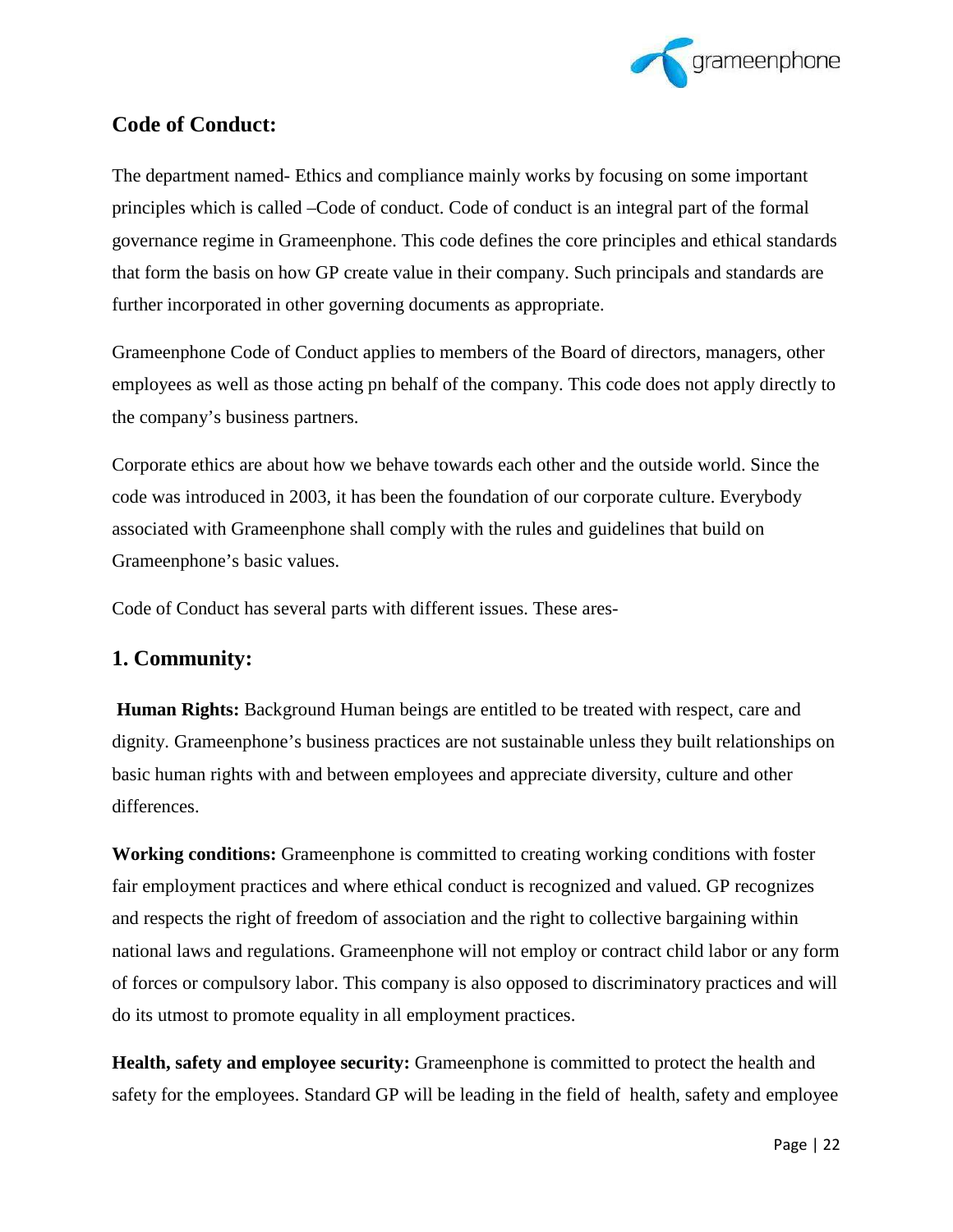

security to promote good health and safe working environment in compliance with internationally recognized standards. Hazards will be identified, mitigated and monitored to prevent accidents and occupational diseases.

#### **2. Relationships:**

**Environment:** Environment faces challenges and threats that may negatively impact climate, resources and quality of life. As a major corporate citizen Grameenphone is committed to conduct its operations for environment impact.

**Customers:** Grameenphone exits to help their customers get the full benefit of communication services in their daily lives. Standard GP will create growth by being preferred and trusted by customers and by delivering services in a cost effective manner, try to fulfill the needs of the customer in the best possible manner, whilst complying with laws, regulations and the Grameenphone way.

**Suppliers:** Suppliers will be treated fairly and equally. To select suppliers, Grameenphone will follow the established guidelines and procedures.

**Competition:** Grameenphone's competitiveness in the market will be based on good products and services at the right price. Their code of conduct will always meet Grameenphone's competitors in an honest and professional manner.

**Corruption and bribery:** Corruption is a threat to business and society in all countries. In addition, to unfair competition it can also result in individuals being subject to blackmail and imprisonment. For Grameenphone, anti-corruption is not only a legal obligation, it is in their own interest to take a firm stand against corruption.

**Gift and business courtesies:** The distinction between corruption and gift and business courtesies can be difficult to draw and due care must therefore be exercised. In Grameenphone, code of conduct does not offer or accept expensive gifts or business courtesies, nor does conduct offer any cash equivalents as gifts.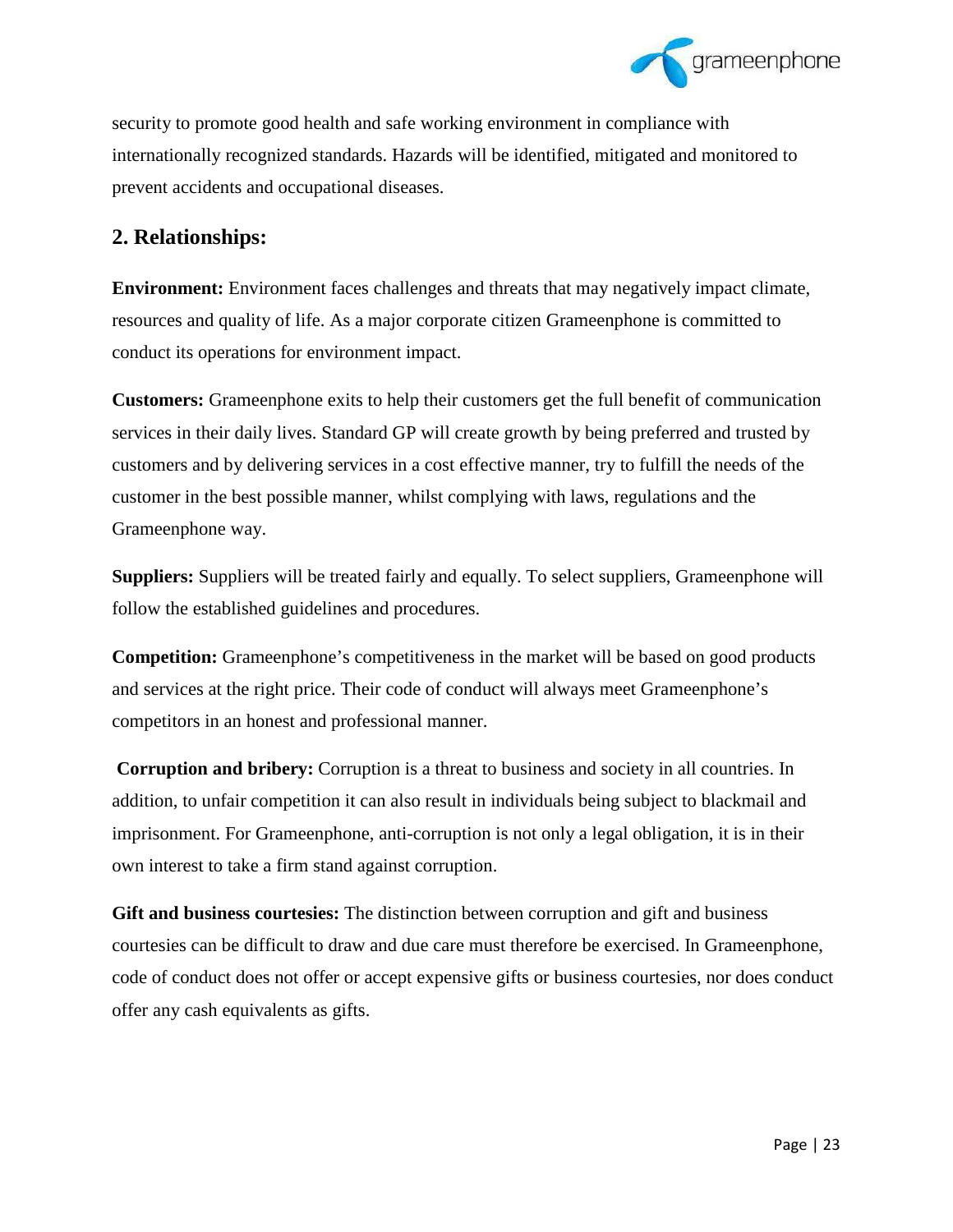

#### **3. Assets:**

**Internal Control and Authority:** Internal controls including authority to represent and commit Grameenphone, will ensure that business process are effective and carry an acceptable level of risk that physical and intangible assets are safeguarded and utilized, that financial information is correct, complete and timely and that laws, regulations and guidelines are followed. Internal controls are the responsibility of management, but the individual employees will contribute to ensuring that effective and reliable business processes are in place.

**Conflicts of Interest:** Conflicts of Interest may lead to decisions that are not in the best interest in Grameenphone as personal considerations may affect judgment and decision making. In Grameenphone, conflicts of interest are being avoided wherever it is possible.

**Confidentiality:** Grameenphone has to keep its all information confidential as all have a value for the company. So they need to be kept confidential because it involves employees or third parties. Unauthorized access to such information may impair the value and have a negative impact on Grameenphone's reputation.

Code of conduct is very essential part which has to follow by all GP employees from the bottom leve to down areas of company. Those who infringe laws, regulations or the Grameenphone way framework must be prepared to face the consequences that reflect the infringement's type and scope. Serious breaches may lead to termination of the employment.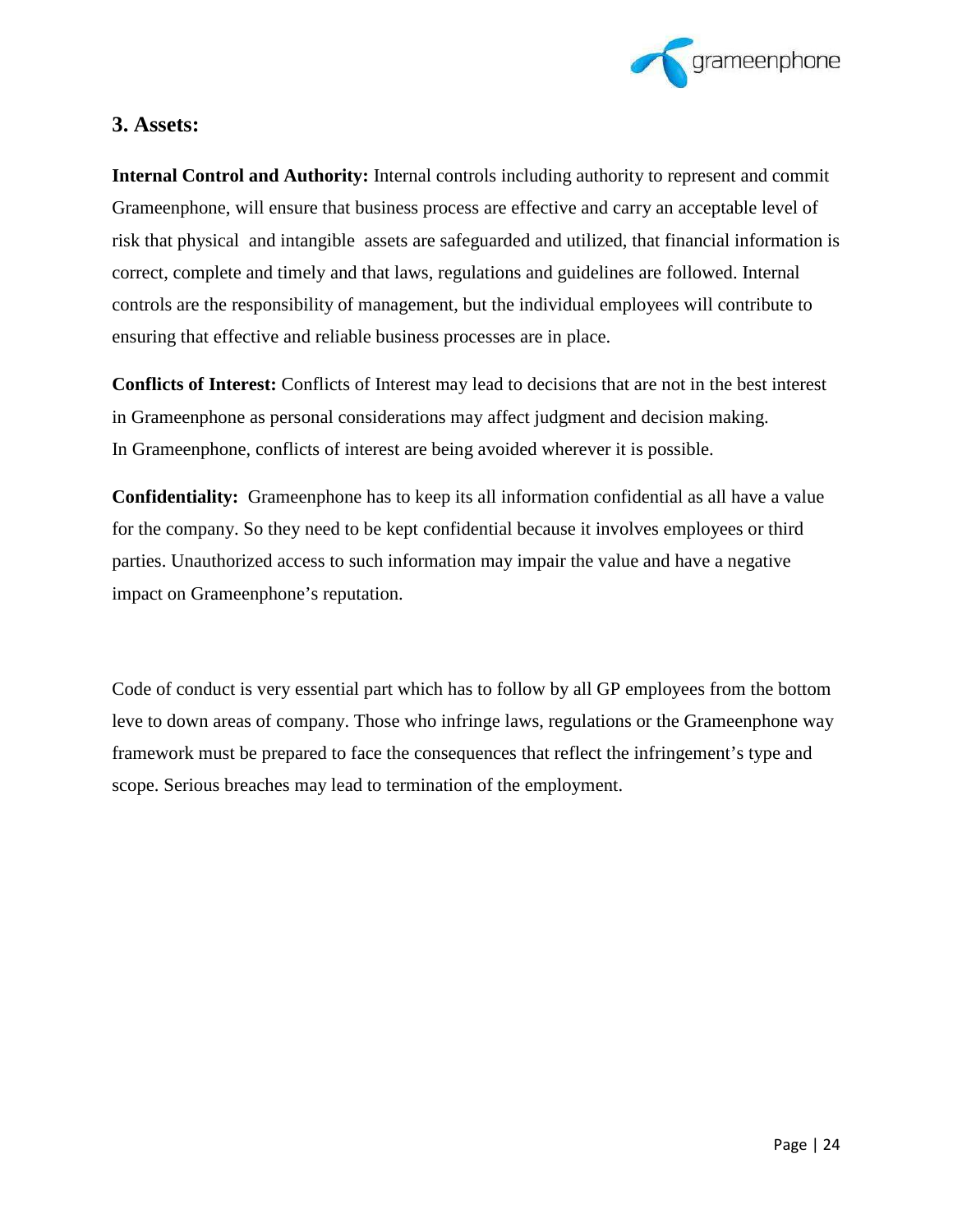

# **Job Responsibilities**

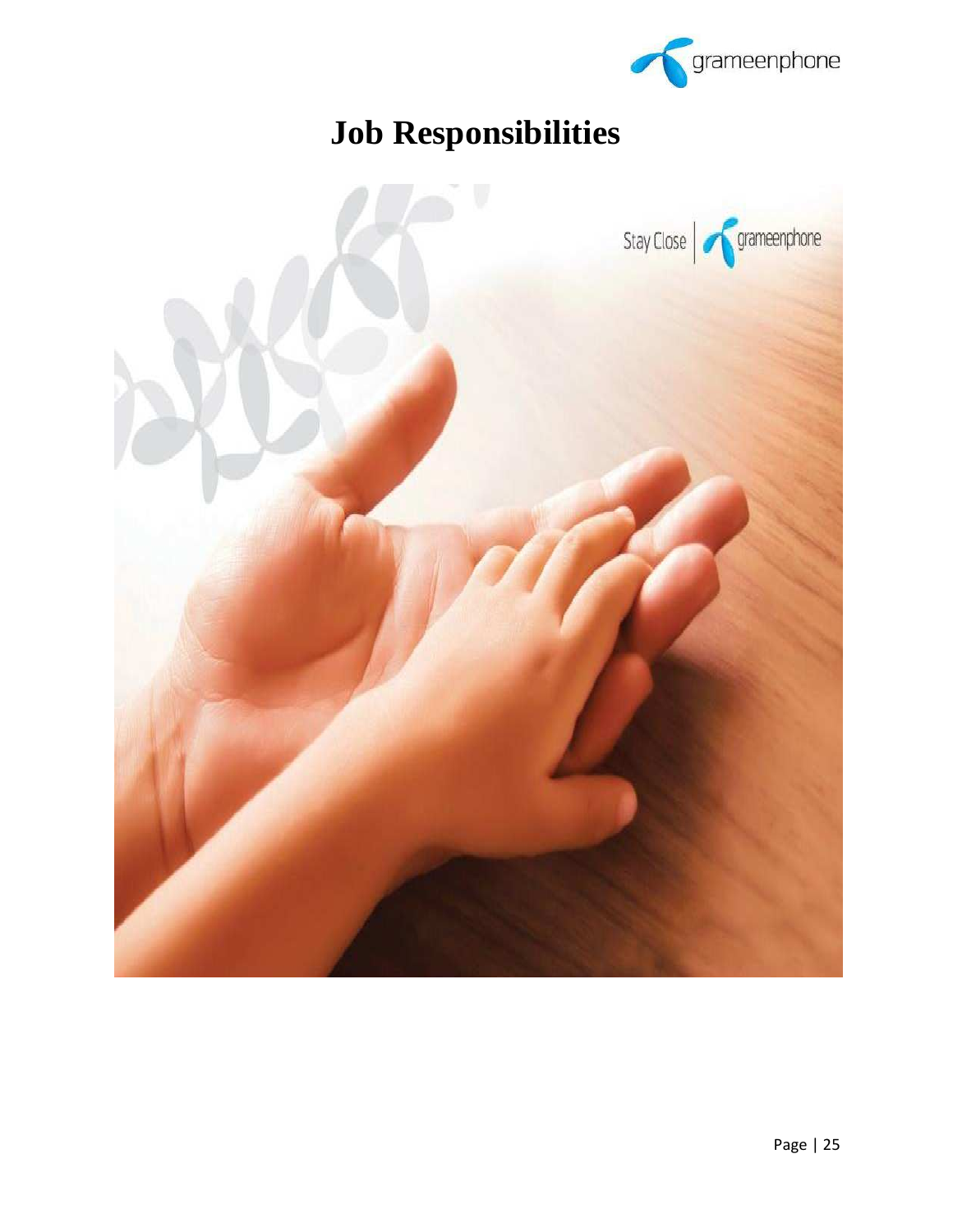

In my internship program, I was assigned in the Ethics and compliance department under people and organization division. Compliance is a very important part of Grameenphone HR management area. There are 4 members along with me in my team, including my supervisor who controls the whole team. He was also my professional supervisor during my internship period and advisor of my future career aspects. Within this internship period, I have done various multi tasks. Sometimes it made me under pressure but I am thankful to my supervisor and other team member to give me chance for working various types of works which teaches me a lot.

#### **Job Responsibilities:**

- Keeping records of all data (employee's show cause notice, reply, enquiry meeting, dismissal order, warning letter etc.)
- Scanning all important documents.
- Collecting documents and information from my supervisor and other team member for archiving in a file.
- **Providing them all the information which they wanted for team related work.**
- Input all the important data in computer.

#### **Different Aspect of Job performance:**

I have done some other activities which were related to HR division in other department. Such as- after making short-list of new intern, I have called all of them to inform about their interview schedule. After that, during the interview session, I have helped new candidates to reach their selected board.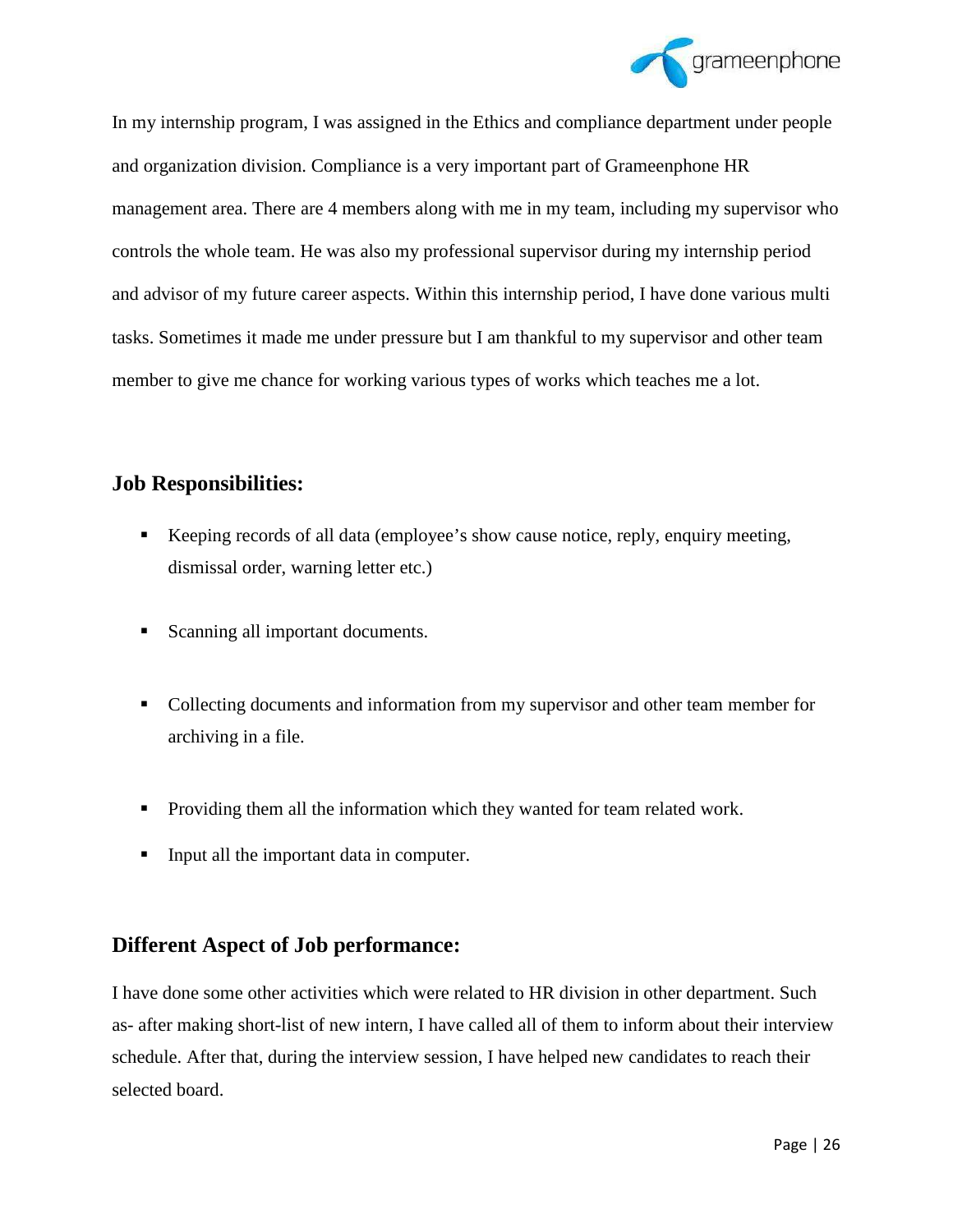

#### **Limitations**

Every Process is developed under certain conditions. Those conditions undergo changes over the time. So the process under consideration must be modified according to the changes. Moreover any process may have certain problems & limitations due to the faulty consideration while development. As I was assigned as an intern, so I did not have enough permission to access all department of Grameenphone.

The problems & limitations are described below:

- The company does not have sufficient source of secondary data and collection of data was not smooth.
- I have tried to analyze all the relevant data in order to evaluate the company's performance and work processing system. In this report, however due to company confidential some data I could not been accessed authentically.
- Sometimes collecting data is much confusing and complicated.
- As early, I have mentioned that compliance is very important and confidential part so it was little bit difficult to accumulate confidential data.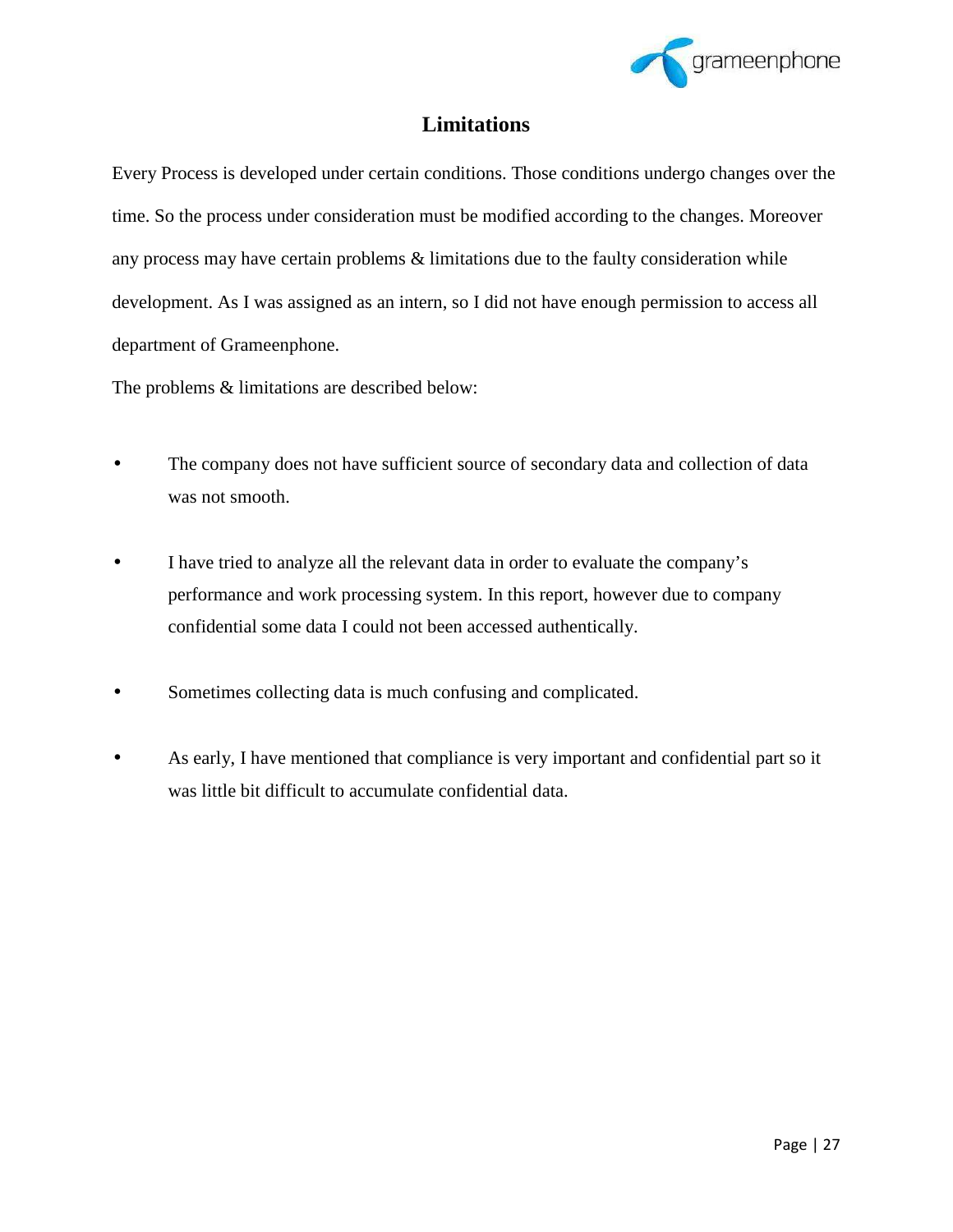

### **Recommendation**

- In my tenure in GP, I did not find huge area of improvement. So those areas should be improved.
- The team seems to be overburdened with so much work that it seems they should require more people. At least two additional people are required for the department.
- The documentation process is still like government office. They should think for electronic archiving.

Otherwise the people are working in compliance is people oriented and helpful.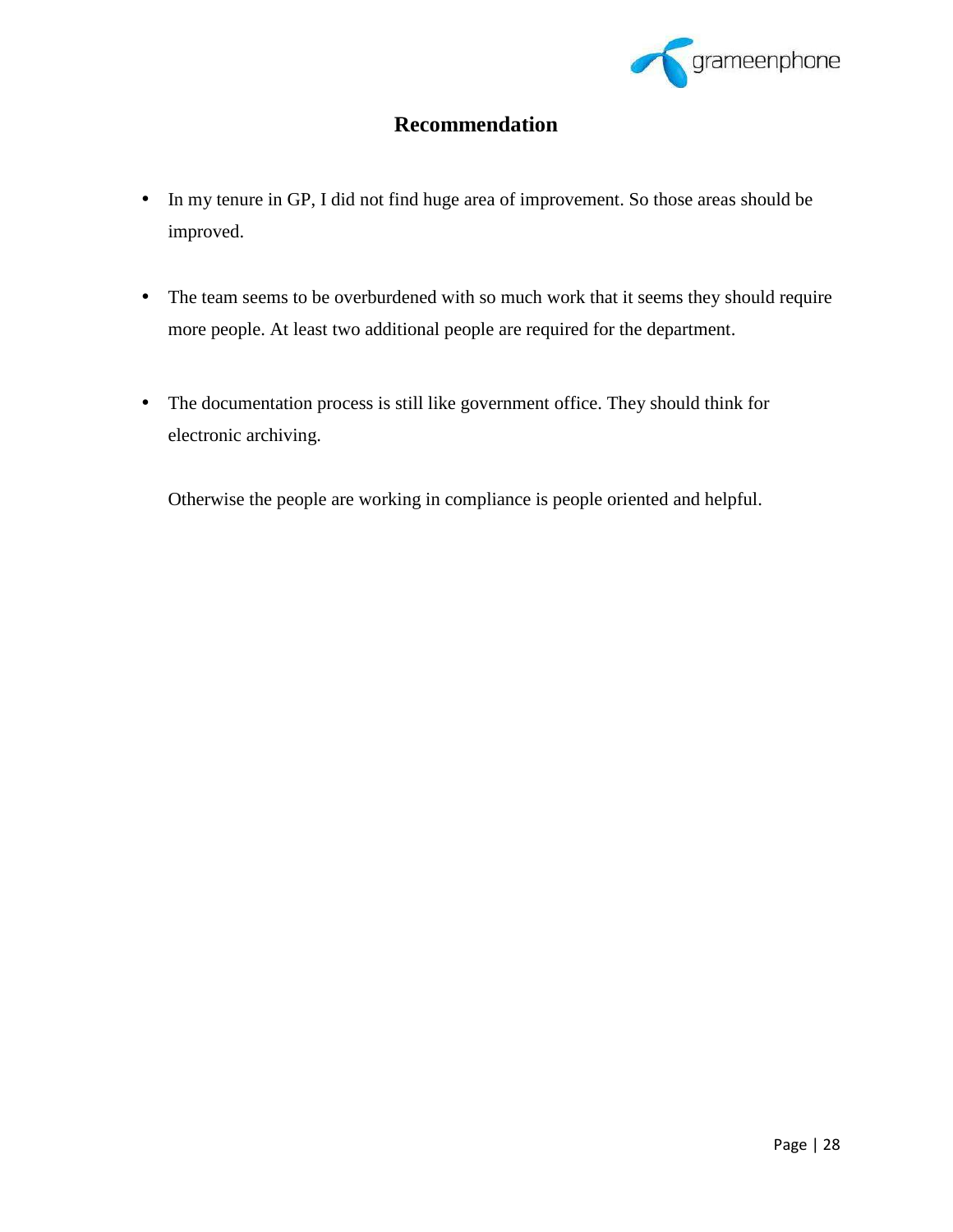

#### **Conclusion**

Today Grameenphone has 5 crore customers with a great power in telecommunication industry. Grameenphone is the first leading cell phone companies in Bangladesh. In a country, telecommunications play a significant role in economic and social development. This is why Grameenphone, in collaboration with Grameen Bank, is aiming to place one phone in each village to contribute significantly to the economic uplift of those villages. Grameenphone basic strategy is coverage of both urban and rural areas. Grameenphone is the revolution for mobile service in Bangladesh. Now, more people of Bangladesh are affordable to utilize the mobile.

Grameenphone believes in service, a service that leads to good business and good development. Telephony helps people work together, raising their productivity.